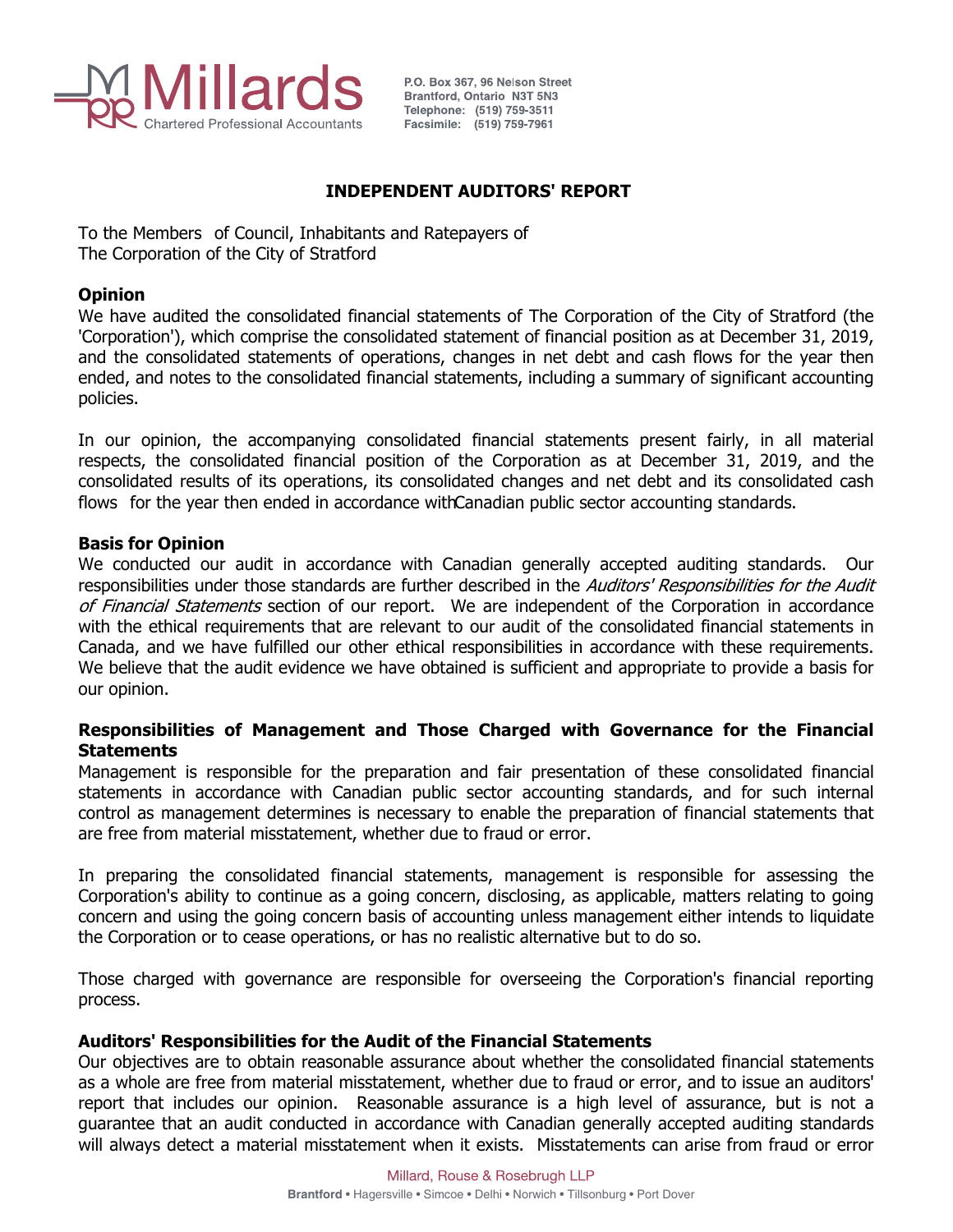and are considered material if, individually or in the aggregate, they could reasonably be expected to influence the economic decisions of users taken on the basis of these financial statements. As part of an audit in accordance with Canadian generally accepted auditing standards, we exercise professional judgment and maintain professional skepticism throughout the audit.

We also:

- • Identify and assess the risks of material misstatement of the consolidated financial statements, whether due to fraud or error, design and perform audit procedures responsive to those risks, and obtain audit evidence that is sufficient and appropriate to provide a basis for our opinion. The risk of not detecting a material misstatement resulting from fraud is higher than for one resulting from error, as fraud may involve collusion, forgery, intentional omissions, misrepresentations, or the override of internal control.
- • Obtain an understanding of internal control relevant to the audit in order to design audit procedures that are appropriate in the circumstances, but not for the purpose of expressing an opinion on the effectiveness of the Corporation's internal control.
- • Evaluate the appropriateness of accounting policies used and the reasonableness of accounting estimates and related disclosures made by management.
- • Conclude on the appropriateness of management's use of the going concern basis of accounting and, based on the audit evidence obtained, whether a material uncertainty exists related to events or conditions that may cast significant doubt on the Corporation's ability to continue as a going concern. If we conclude that a material uncertainty exists, we are required to draw attention in our auditors' report to the related disclosures in the financial statements or, if such disclosures are inadequate, to modify our opinion. Our conclusions are based on the audit evidence obtained up to the date of our auditors' report. However, future events or conditions may cause the Corporation to cease to continue as a going concern.
- • Evaluate the overall presentation, structure and content of the consolidated financial statements, including the disclosures, and whether the consolidated financial statements represent the underlying transactions and events in a manner that achieves fair presentation.
- • Obtain sufficient appropriate audit evidence regarding the financial information of the entities or business activities within the group Entity to express an opinion on the financial statements. We are responsible for the direction, supervision and performance of the group audit. We remain solely responsible for our audit opinion.

 We communicate with those charged with governance regarding, among other matters, the planned scope and timing of the audit and significant audit findings, including any significant deficiencies in internal control that we identify during our audit.

Willard, Louse 2 Losebragh LLP

October 20, 2020 CHARTERED PROFESSIONAL ACCOUNTANTS Brantford, Ontario **Licensed Public Accountants** 

 $-\%$ Millards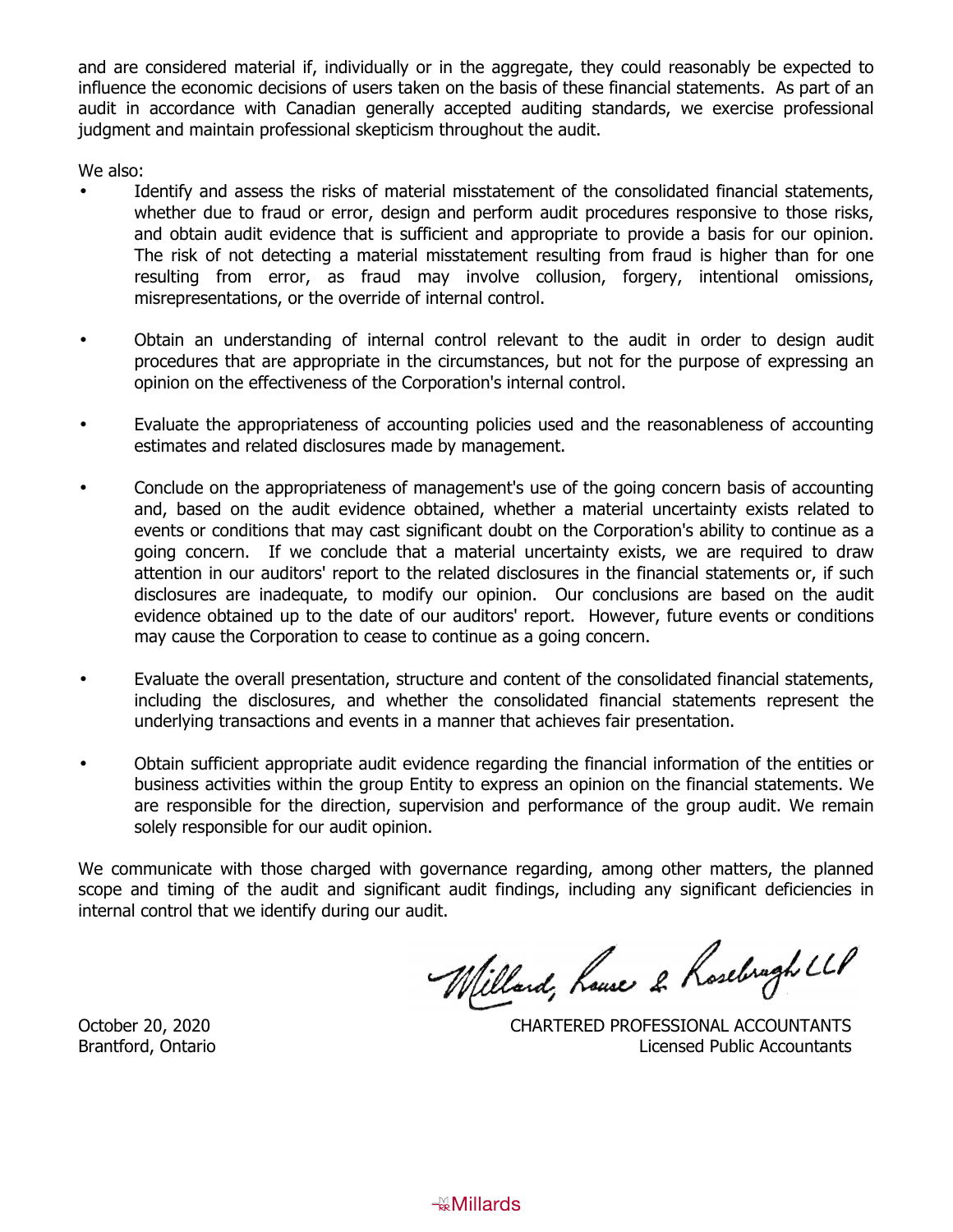Consolidated Statement of Financial Position

### For the year ended December 31, 2019 with comparative figures for 2018

|                                                                  | 2019                   | 2018         |
|------------------------------------------------------------------|------------------------|--------------|
| <b>Financial assets</b>                                          |                        |              |
| Cash and cash equivalents (note 2)                               | \$<br>26,160,772 \$    | 33,110,555   |
| Other receivables                                                | 5,791,515              | 6,954,830    |
| Taxes receivable                                                 | 2,664,938              | 2,542,338    |
| Loans receivable (note 3)                                        | 1,509,013              | 1,748,377    |
| Investments (note 4)                                             | 24,706,067             | 17,280,207   |
| Investment in government business enterprises (note 5)           | 44,217,304             | 43,406,750   |
| Land held for resale                                             | 1,045,550              | 1,045,550    |
|                                                                  | 106,095,159            | 106,088,607  |
|                                                                  |                        |              |
| <b>Liabilities</b>                                               |                        |              |
| Accounts payable and accrued liabilities                         | \$<br>14,732,533<br>\$ | 14,422,279   |
| Deferred revenue (note 7)                                        | 20,050,615             | 18,658,155   |
| Solid waste landfill closure and post closure liability (note 8) | 2,094,297              | 1,412,134    |
| Employee benefits payable (note 10)                              | 11,925,000             | 13,869,245   |
| Long term debt (note 11)                                         | 62,327,653             | 68,755,668   |
|                                                                  | 111,130,098            | 117,117,481  |
| <b>Net debt</b>                                                  | (5,034,939)            | (11,028,874) |
| <b>Non-financial assets</b>                                      |                        |              |
| Prepaid expenses                                                 | 878,040                | 692,896      |
| Inventory                                                        | 327,718                | 312,741      |
| Other non financial assets                                       | 133,007                | 145,162      |
| Tangible capital assets (note 17)                                | 297,530,651            | 288,598,197  |
|                                                                  | 298,869,416            | 289,748,996  |

### **Accumulated surplus (note 13) 3 293,834,477**  $\frac{1}{2}$  **278,720,122**

Commitments (note 9) Contingencies (note 14)

Joan Choma

Opon Chomos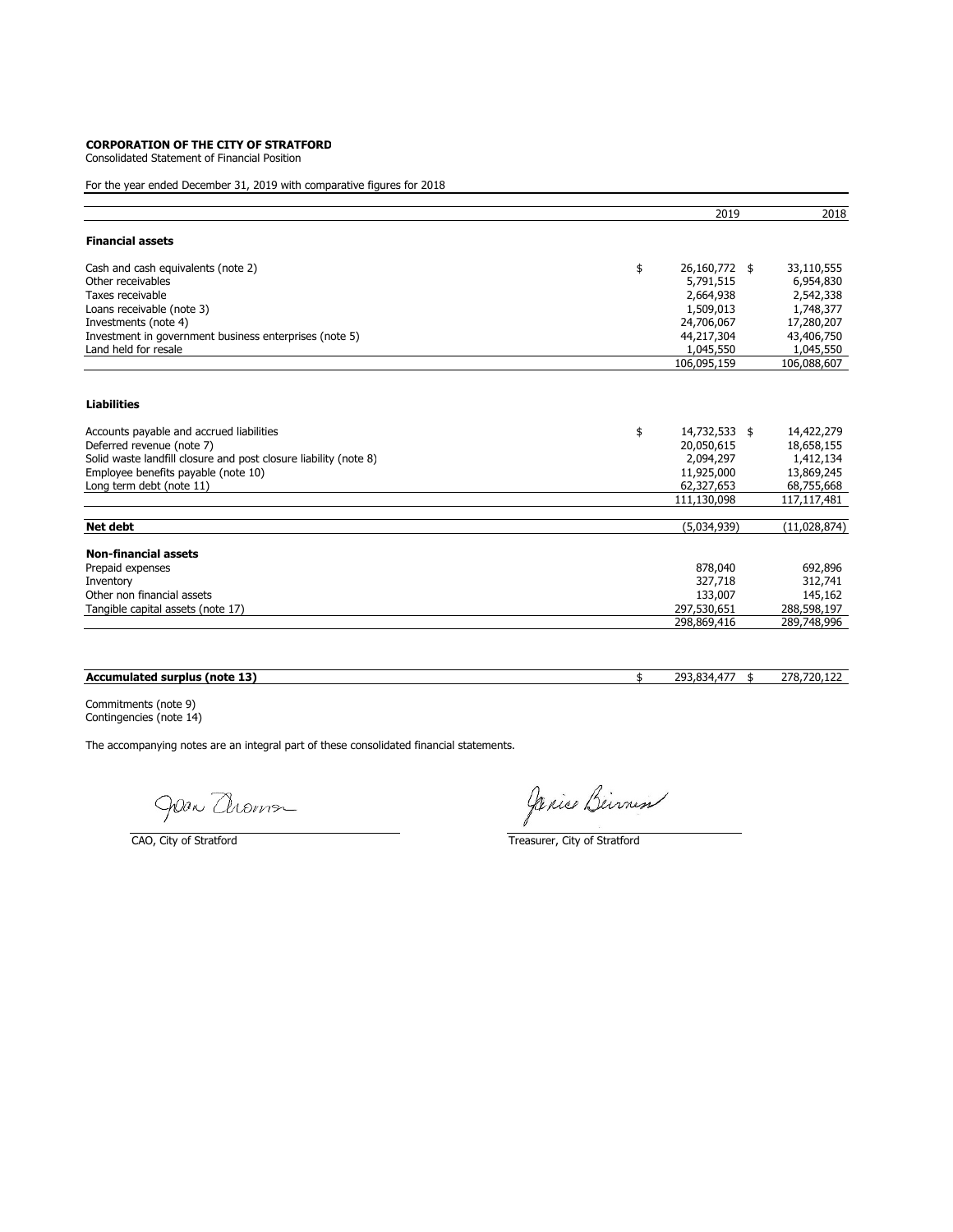Consolidated Statement of Operations

For the year ended December 31, 2019 with comparative figures for 2018

|                                                   | 2019 budget       | 2019 actual         | 2018 actual       |
|---------------------------------------------------|-------------------|---------------------|-------------------|
|                                                   | (note 18)         |                     |                   |
| <b>Revenue:</b>                                   |                   |                     |                   |
| Net municipal taxation                            | \$<br>60,847,420  | \$<br>59,392,354 \$ | 57,230,770        |
| Payments-in-lieu of taxation                      |                   | 465,694             | 509,717           |
| Conditional grants                                | 26,450,221        | 32,772,769          | 33,949,462        |
| Revenue from other municipalities                 | 7,631,849         | 2,854,717           | 4,117,713         |
| User fees and service charges                     | 21,168,286        | 24,340,999          | 23,070,154        |
| Licences, permits and rents                       | 4,580,280         | 11,629,222          | 8,073,107         |
| Fines and penalties                               | 610,000           | 574,168             | 618,441           |
| Other revenue                                     | 12,463,033        | 5,159,469           | 12,771,995        |
| Net earnings from government business enterprises |                   | 810,554             | 1,741,735         |
| Total revenue                                     | 133,751,089       | 137,999,946         | 142,083,094       |
|                                                   |                   |                     |                   |
| <b>Expenses:</b>                                  |                   |                     |                   |
| General government                                | 9,427,038         | \$<br>8,301,985     | \$<br>8,073,816   |
| Protection services                               | 22,604,365        | 21,693,923          | 20,562,970        |
| <b>Transportation services</b>                    | 19,434,810        | 13,770,754          | 13,171,360        |
| <b>Environmental services</b>                     | 32,112,885        | 13,640,567          | 11,863,621        |
| <b>Health services</b>                            | 5,533,184         | 7,406,742           | 7,477,506         |
| Social and family services                        | 25,187,036        | 25,049,075          | 25,062,924        |
| Social housing                                    | 11,684,264        | 14,735,206          | 13,186,499        |
| Recreation and cultural services                  | 13,357,992        | 13,153,735          | 12,157,169        |
| Planning and development                          | 8,209,105         | 5,133,604           | 6,296,815         |
| Total expenses                                    | 147,550,679       | 122,885,591         | 117,852,680       |
| Annual surplus (deficit)                          | (13,799,590)      | 15,114,355          | 24,230,414        |
|                                                   |                   |                     |                   |
| Opening accumulated surplus                       | 278,720,122       | 278,720,122         | 254,489,708       |
| Ending accumulated surplus                        | \$<br>264,920,532 | \$<br>293,834,477   | \$<br>278,720,122 |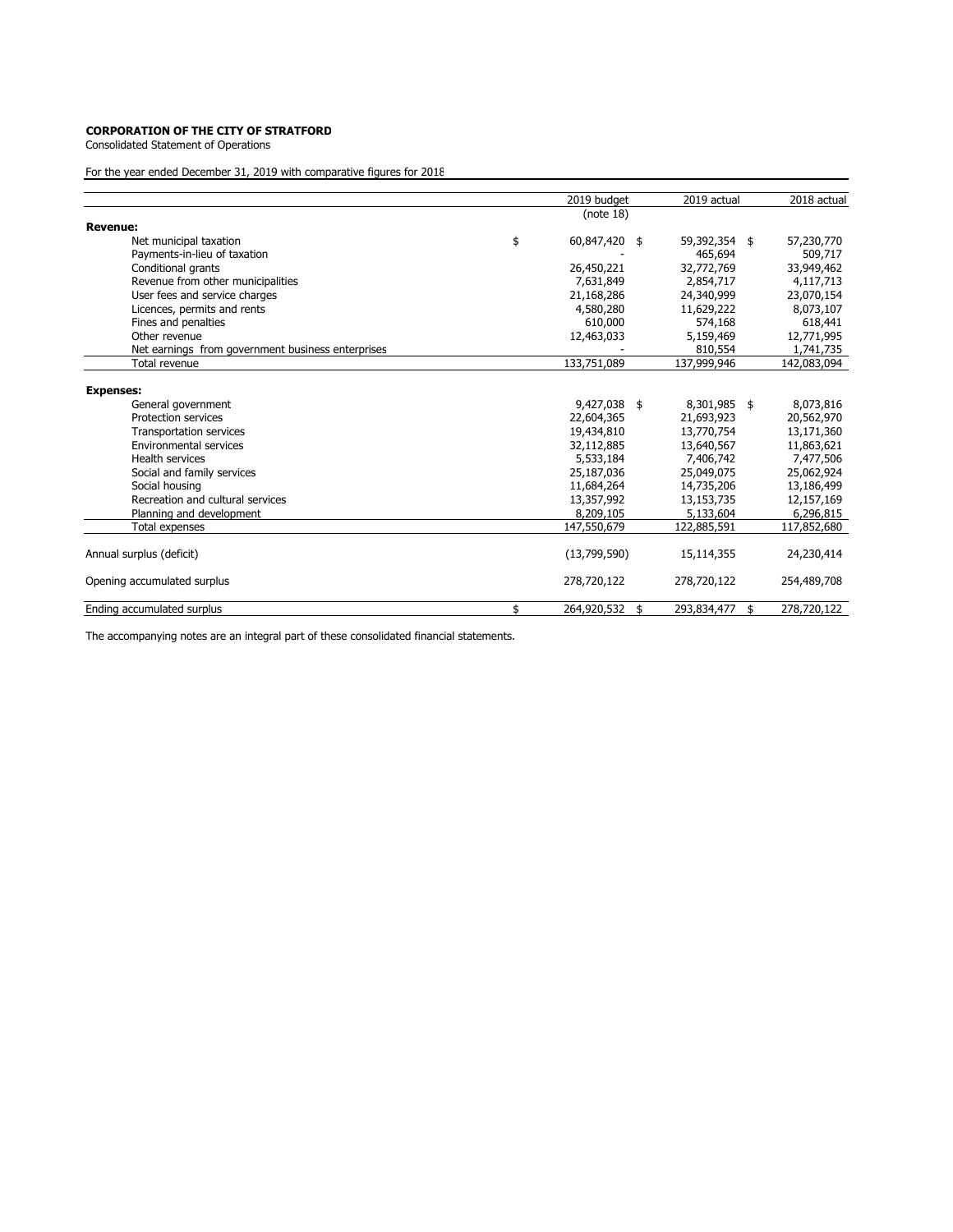Consolidated Statement of Changes in Net Debt

# For the year ended December 31, 2019 with comparative figures for 2018

|                                                    | 2019 budget         | 2019           | 2018           |
|----------------------------------------------------|---------------------|----------------|----------------|
|                                                    | (note 18)           |                |                |
| Annual surplus                                     | $(13,799,590)$ \$   | 15,114,355 \$  | 24,230,414     |
| Acquisition of tangible capital assets             | 17,763,883          | (21, 521, 859) | (13,853,074)   |
| Acquisition of tangible capital assets-WIP         |                     | 2,521,821      | (4,494,262)    |
| Amortization of tangible capital assets            | 8,476,582           | 8,717,893      | 8,401,854      |
| (Gain)/loss on disposal of tangible capital assets |                     | 1,099,477      | (36, 224)      |
| Proceeds from sale of tangible capital assets      |                     | 250,214        | 232,909        |
| Change in net financial assets                     | 12,440,875<br>\$    | 6,181,901      | 14,481,617     |
| Change in inventory                                |                     | (14, 977)      | (38, 248)      |
| Change in other non financial assets               |                     | 12,155         | 728            |
| Change in prepaid expenses                         |                     | (185,144)      | 3,289          |
| Change in net debt                                 | \$<br>12,440,875 \$ | 5,993,935 \$   | 14,447,386     |
| Net debt, beginning of the year                    | \$<br>(11,028,874)  | (11,028,874)   | (25, 476, 260) |
| Net debt, end of the year                          | 1,412,001           | (5,034,939)    | (11,028,874)   |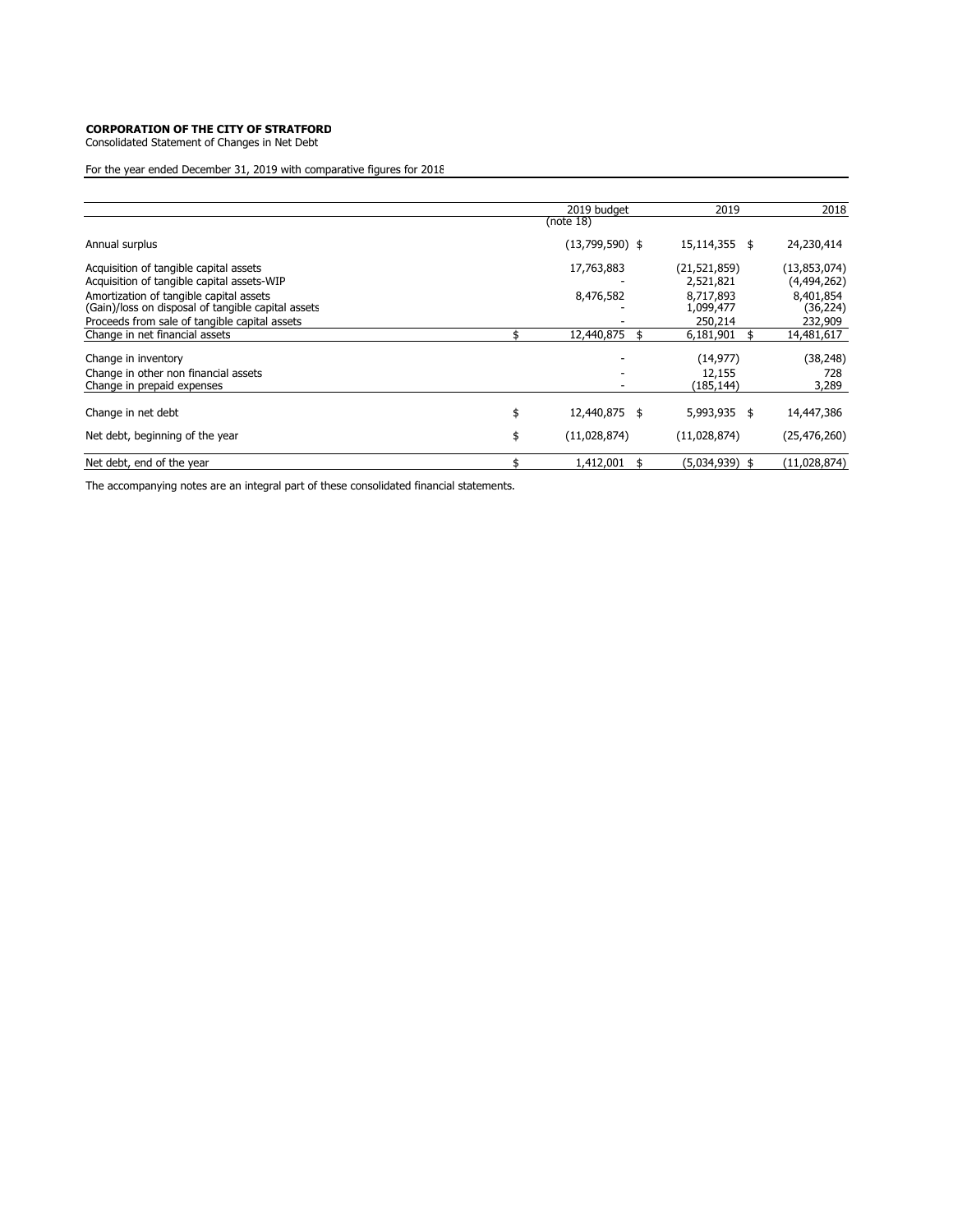Consolidated Statement of Cash Flows

For the year ended December 31, 2019 with comparative figures for 2018

|                                                         | 2019                   | 2018           |
|---------------------------------------------------------|------------------------|----------------|
| Cash provided by (used in):                             |                        |                |
| Operating activities:                                   |                        |                |
| Annual surplus                                          | \$<br>15,114,355 \$    | 24,230,414     |
| Items not involving cash:                               |                        |                |
| Amortization of tangible capital assets                 | 8,717,893              | 8,401,854      |
| Government business enterprises net earnings            | (1,801,654)            | (2,732,875)    |
| (Gain)/loss on disposal of tangible capital assets      | 1,099,477              | (36, 224)      |
| Changes in non-cash operating working capital:          |                        |                |
| Other receivables                                       | 1,163,315              | 2,749,755      |
| Taxes receivable                                        | (122,600)              | (21, 481)      |
| Inventory                                               | (14, 977)              | (38, 248)      |
| Prepaid expenses                                        | (185, 144)             | 3,289          |
| Other non financial assets                              | 12,155                 | 728            |
| Accounts payable and accrued liabilities                | 310,254                | 3,118,494      |
| Deferred revenue                                        | 1,392,460              | 2,510,029      |
| Employee benefits payable                               | (1,944,245)            | 177,332        |
| Land held for resale                                    | (0)                    | 154,063        |
| Solid waste landfill closure and post closure liability | 682,163                | (192, 695)     |
|                                                         | 24,423,451             | 38,324,435     |
| Financing activities:                                   |                        |                |
| Proceeds from long term debt                            |                        | 6,113,000      |
| Repayment of long term debt                             | (6,428,015)            | (5,973,638)    |
|                                                         | (6,428,015)            | 139,362        |
| Investing activities:                                   |                        |                |
| Dividends from Government business enterprises          | 991,100                | 991,140        |
| Net increase in investments                             | (7,425,860)            | (395, 914)     |
| Net (increase)/decrease in loans receivable             | 239,364                | (334, 825)     |
|                                                         | (6, 195, 396)          | 260,401        |
| Capital transactions                                    |                        |                |
| Purchase of tangible capital assets                     | (19,000,038)           | (18, 347, 336) |
| Proceeds from the sale of tangible capital assets       | 250,214                | 232,909        |
|                                                         | (18,749,824)           | (18, 114, 427) |
| Change in cash and cash equivalents                     | (6,949,783)            | 20,609,771     |
| Cash and cash equivalents, beginning of year            | 33,110,555             | 12,500,784     |
| Cash and cash equivalents, end of year                  | \$<br>26,160,772<br>\$ | 33,110,555     |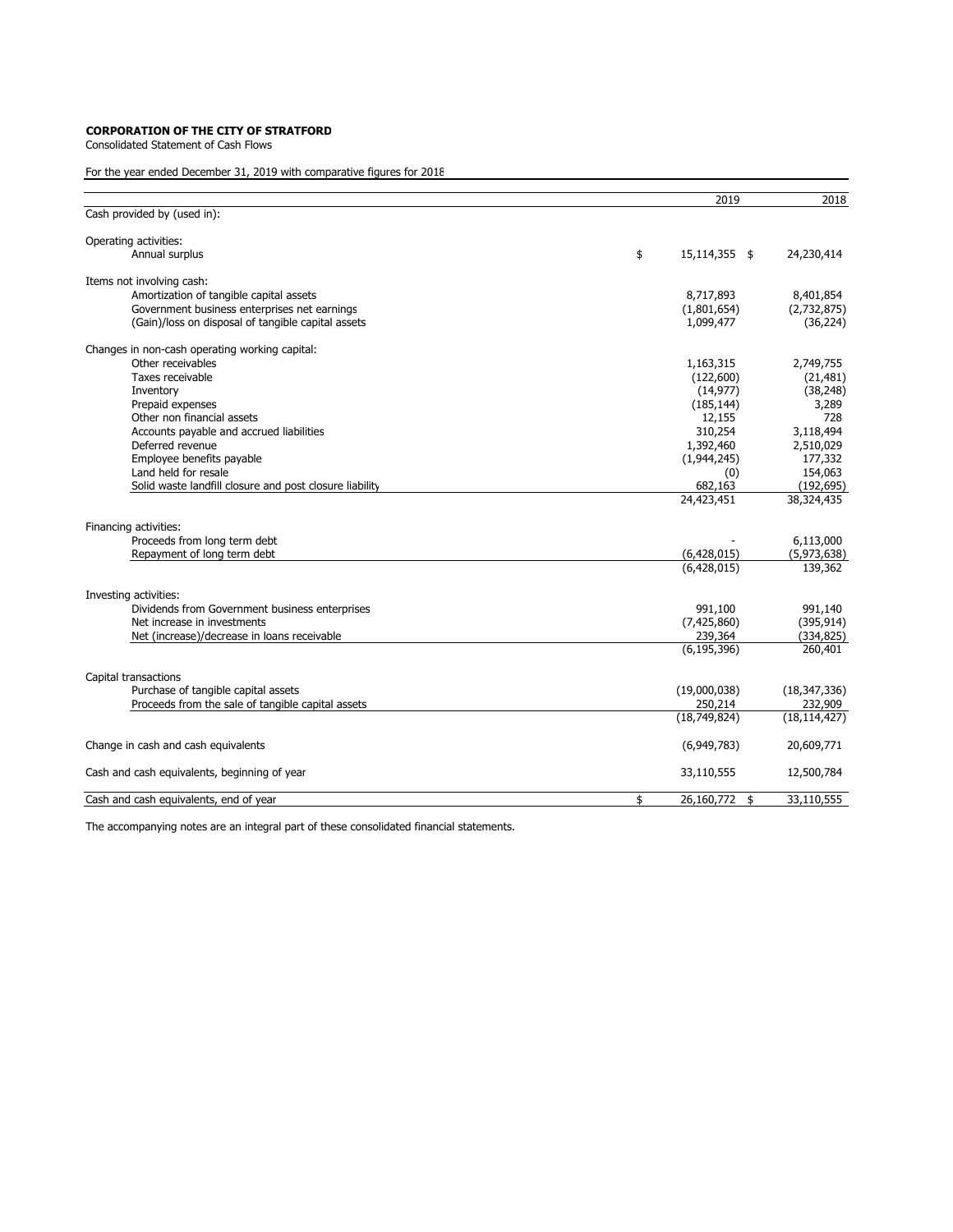Notes to Consolidated Financial Statements

### For the year ended December 31, 2019

### **1. Significant accounting policies:**

The consolidated financial statements of the Corporation of the City of Stratford (the "Corporation") are prepared by management in accordance with Canadian public sector accounting standards for local governments as recommended by the Public Sector Accounting Board ("PSAB") of CPA Canada. Significant aspects of accounting policies are as follows:

(a) Reporting entity:

These consolidated financial statements reflect the assets, liabilities, revenues, and expenditures of the Corporation and include the activities of all committees of Council and the following local boards, municipal enterprises and utilities which are accountable to the Corporation for the administration of their financial affairs and resources and are owned or controlled by the Corporation.

- (i) Consolidated entities:
	- Stratford Public Library
	- Police Services Board
	- Board of Parks
	- Stratford City Centre Committee
	- Perth & Stratford Housing Corporation
	- SEED CO

### (ii) Proportionally consolidated entities:

The following entities are proportionally consolidated with the financial statements of the Corporation based on an approved funding agreement effective January 1, 2019.

|                                          | 2019   | 2018   |
|------------------------------------------|--------|--------|
| Perth District Health Unit               | 42.27% | 43.21% |
| Spruce Lodge Home for the Aged           | 42.27% | 43.21% |
| Spruce Lodge Home Assistance Corporation | 42.27% | 43.21% |
| Spruce Lodge Foundation                  | 42.27% | 43.21% |

The method of consolidation is based on notional weighted assessment as stated in the new shared services costing agreement.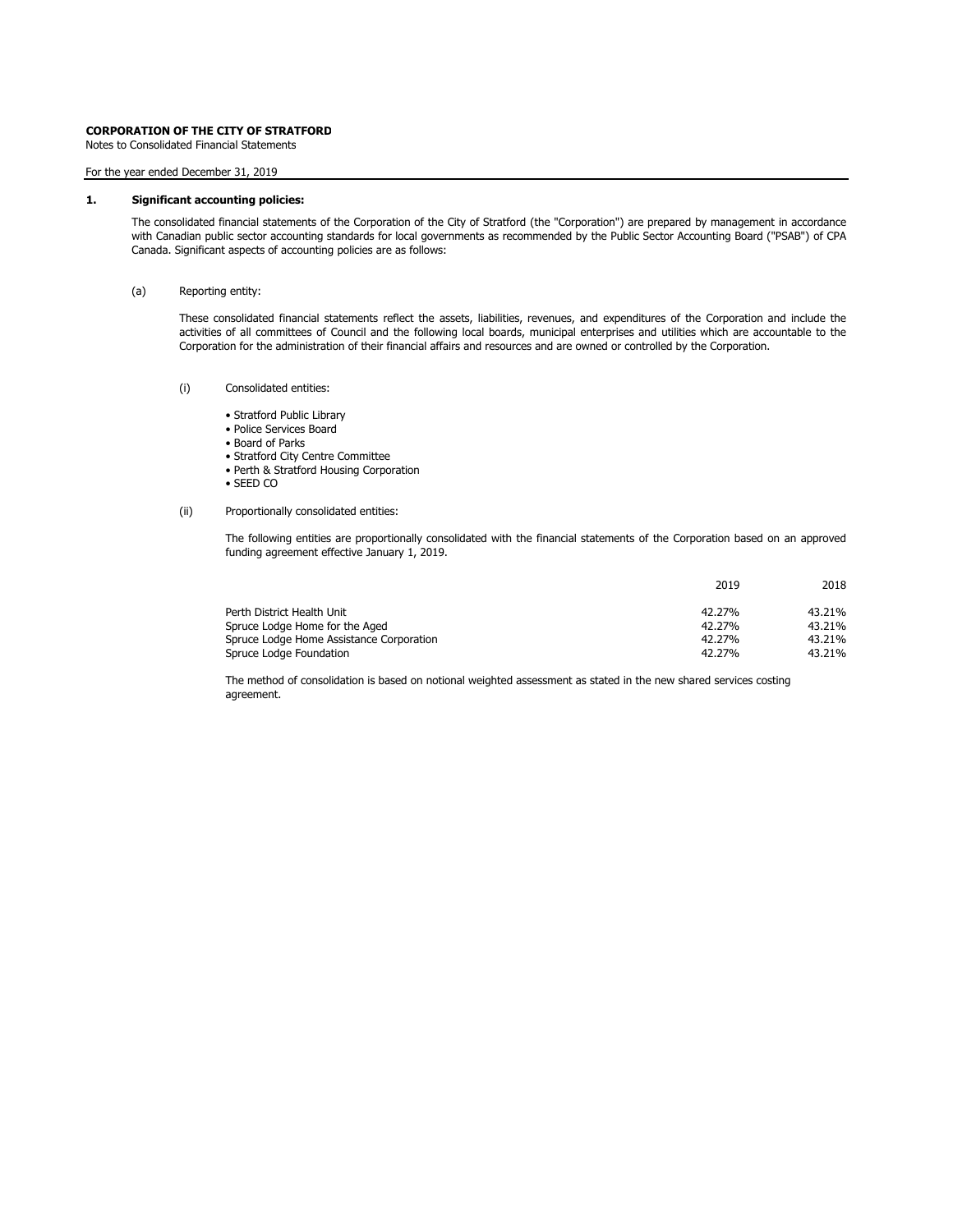Notes to Consolidated Financial Statements (continued)

For the year ended December 31, 2019

### **1. Significant accounting policies (continued):**

- (a) Reporting entity (continued):
	- (iii) Equity accounting:

Government business enterprises are accounted for by the modified equity method. Under the modified equity method, the accounting principles of government business enterprises are not adjusted to conform to the Corporation's accounting principles and inter-organizational transactions and balances are not eliminated. However, inter-organizational gains and losses are eliminated on assets remaining with the government reporting entities at the reporting date.

The government business enterprises include:

- Festival Hydro Inc.
- Festival Hydro Services Inc.
- (b) Accrual accounting:

Revenues and expenditures are reported on the accrual basis of accounting. The accrual basis of accounting recognizes revenues as they are earned and measurable. Expenditures are recognized as they are incurred and measurable as a result of the receipt of goods or services and the creation of a legal obligation to pay.

(c) Cash and cash equivalents:

Cash and cash equivalents are comprised of cash on hand, cash held in financial institutions and temporary investments with maturities of 60 days or less.

(d) Bank indebtedness:

Bank indebtedness is a fluctuating short term line of credit held in a financial institution.

(e) Tangible capital assets:

Tangible capital assets are recorded at cost, which includes all amounts that are directly attributable to acquisition, construction, development or betterment of the asset, and include interest charges when these charges are directly attributable to the capital project. Donated or contributed assets are capitalized and recorded at their estimated fair value upon acquisition. Leased capital assets are valued at the present value of the future minimum lease payments. Certain tangible capital assets for which historical cost information is not available have been recorded at current replacement cost deflated by a relevant inflation factor.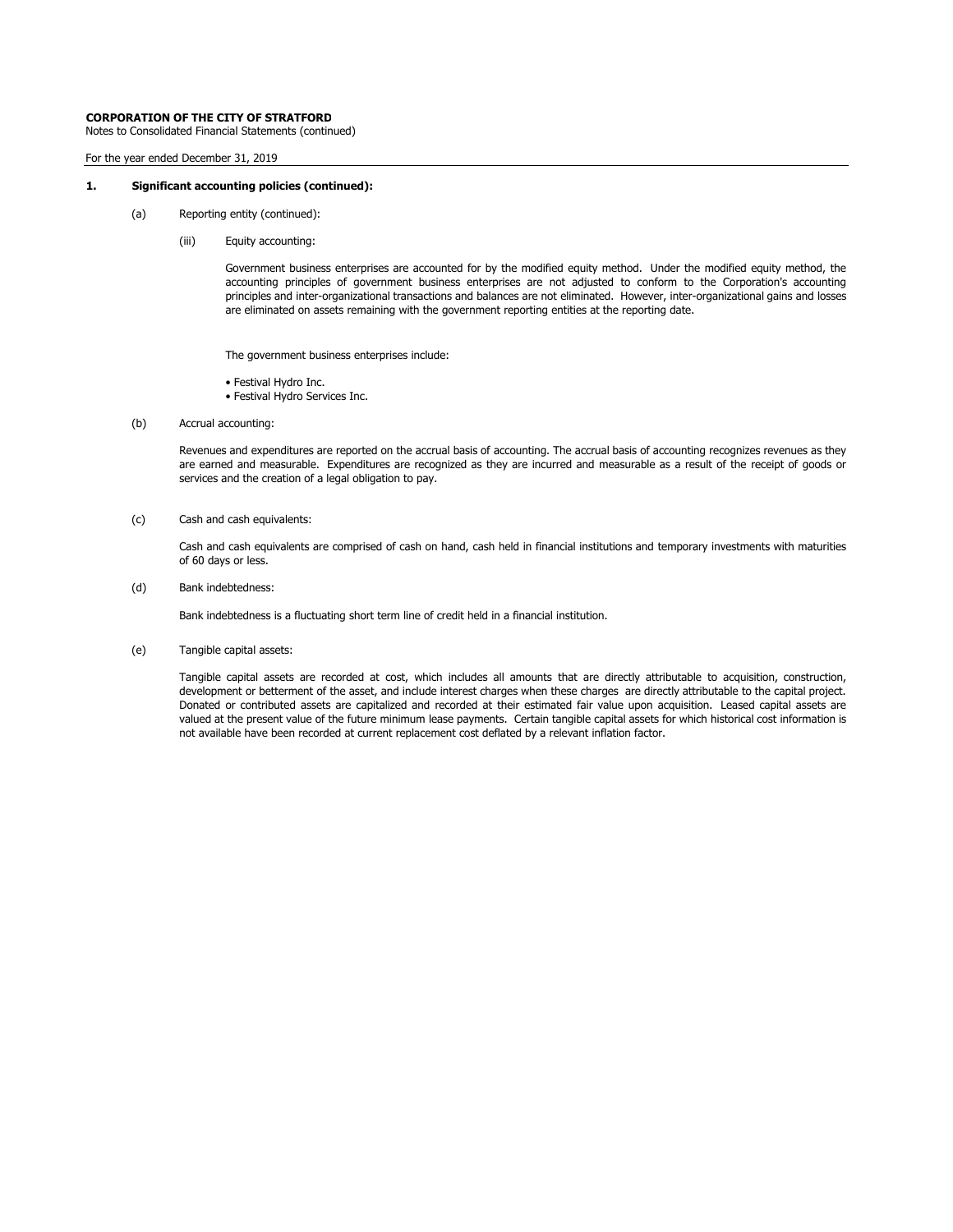Notes to Consolidated Financial Statements (continued)

For the year ended December 31, 2019

### **1. Significant accounting policies (continued):**

(e) Tangible capital assets (continued):

Works of art and other historical treasures are accounted for in the same method as the other tangible capital assets, with the exception that they are not amortized.

Work in progress identified in this and subsequent notes relates to assets under construction. The costs, less residual value, of the tangible capital assets are amortized on a straight-line basis over their estimated useful lives as follow:

| 20 to 30 years  |
|-----------------|
| 15 to 50 years  |
| 5 years         |
| 15 to 30 years  |
| 2 to 25 years   |
| 5 to 25 years   |
| 20 to 40 years  |
| 50 years        |
| 15 to 60 years  |
| 60 to 75 years  |
| 35 to 100 years |
| 100 years       |
|                 |

### (f) Land held for resale:

The land held for resale is recorded at the lower of cost and net realizable value.

#### (g) Tax revenues:

In 2019 the Corporation billed over \$59.2 million in property tax revenue for municipal purposes. A further \$13.4 million in provincial education taxes were billed on behalf of the Province of Ontario for education purposes and remitted to the Province during the year. The authority to levy and collect property taxes is established under the Municipal Act, 2001, the Assessment Act, the Education Act and other legislation.

The amount of the total annual property tax levy is determined each year through Council's approval of the annual operating budget. Municipal tax rates are set annually by Council for each class or type of property, in accordance with legislation and Council approved policies, in order to raise the revenues required to meet operating budget requirements. Education tax rates are established by the Province of Ontario each year in order to fund the costs of education on a Province wide basis.

Taxation revenues are recorded at the time tax billings are issued. Additional property tax revenue can be added throughout the year, related to new properties that become occupied, or that become subject to property tax, after the return of the annual assessment roll used for billing purposes. The Corporation may receive supplementary assessment rolls over the course of the year from MPAC that identify new or omitted assessments. Property taxes for these supplemental/omitted amounts are then billed according to the approved tax rate for the property class.

Taxation revenues in any given year may also be reduced as a result of reductions in assessment values rising from assessment and/or tax appeals. Each year, an amount is identified to cover the estimated amount of revenue loss attributable to assessment appeals, tax appeals or other deficiencies in tax revenue.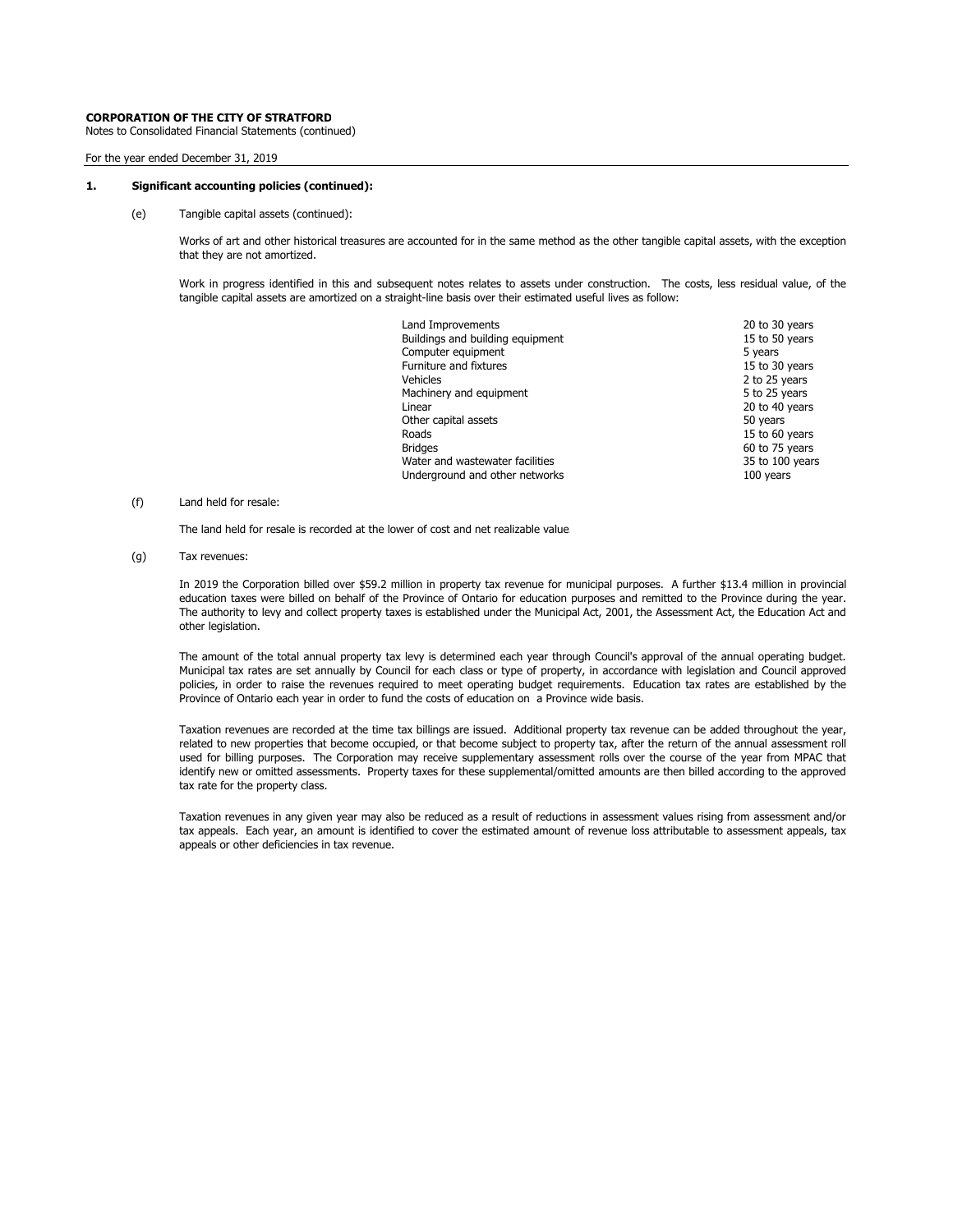Notes to Consolidated Financial Statements (continued)

For the year ended December 31, 2019

### **1. Significant accounting policies (continued):**

(h) Deferred revenue:

The recreational land (Planning Act), development charges funds, and sub divider contributions are prescribed by legislation, or agreement and are reported as deferred revenue on the consolidated statement of financial position. Grants that are received in the year, but are subject to external restrictions that have not been fulfilled, are recorded in deferred revenue until those obligations are met. In addition, certain user charges and fees are collected for which the related services have yet to be performed. These amounts are recognized as revenue in the fiscal year the related expenditures are incurred or services performed.

### (i) Long-term investments:

Long-term investments are recorded at cost less any amounts written-off to reflect a permanent decline in market value below cost. Investments consist of authorized investments pursuant to provisions of the Municipal Act and comprise government and corporate bonds, debentures, pooled investment funds and short-term instruments of various financial institutions.

Investment income earned are reported as revenue in the period earned. Investment income earned on obligatory reserve funds is added to the fund balance and forms part of the respective deferred revenue balances.

(j) Inventory:

Inventory is valued at the lower of cost and net realizable value on a first-in, first-out basis.

(k) Employee benefits payable:

The Corporation provides post-retirement health care, life insurance and unused sick leave benefits to eligible retired employees. The benefits earned by employees are actuarially determined using management's best estimate of salary escalation, retirement ages of employees and expected benefit costs.

Past service costs from plan amendments related to prior period employee services are accounted for in the period of the plan amendment. The effects of a gain or loss from settlements or curtailments are expensed in the period they occur. Net actuarial gains and losses related to the employee benefits are amortized over the average remaining service life of the related employee group. Employee future benefit liabilities are discounted at the Corporation's cost of borrowing using estimated rates for debt with maturities similar to expected benefit payments in the future. The costs of workplace safety and insurance obligations are actuarially determined and are expensed.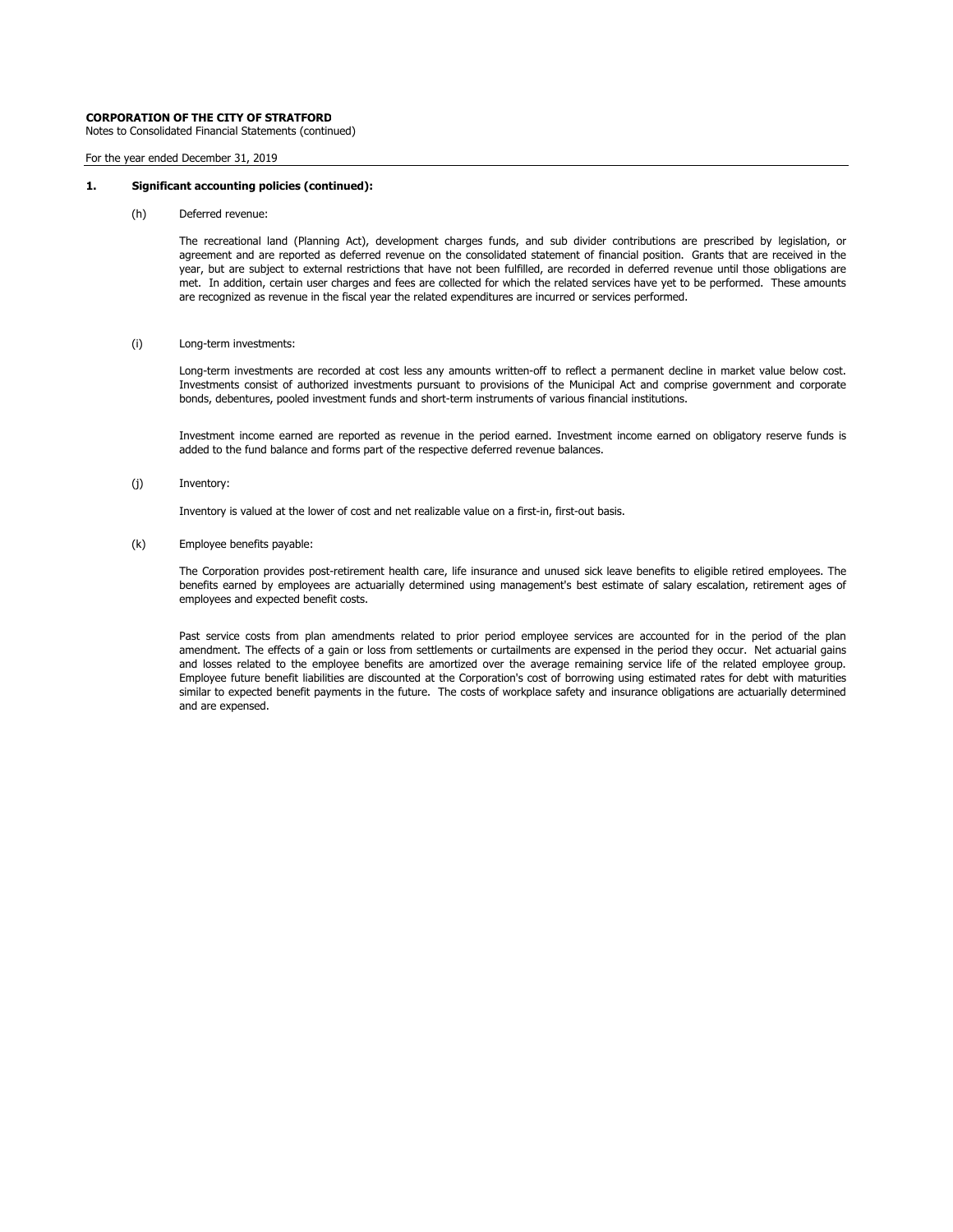Notes to Consolidated Financial Statements (continued)

For the year ended December 31, 2019

# **1. Significant accounting policies (continued):**

(l) Use of estimates:

The preparation of the consolidated financial statements in conformity with Canadian public sector accounting standards requires management to make estimates and assumptions that affect the reported amounts of assets and liabilities and disclosure of contingent assets and liabilities at the date of the consolidated financial statements and the reported amounts of revenues and expenses during the reporting periods. The amounts subject to such estimates include employee benefits payable, assessment appeals, claims provisions, and solid waste landfill closure and post-closure liability. Actual results could differ significantly from those estimates.

#### (m) Transactions on behalf of others:

Trust funds operated by the Corporation amounting to \$2,709,369 (2018 - \$2,626,182) have not been included in the consolidated statement of financial position nor have their operations been included in the consolidated statement of operations, as they are reported on separately.

#### (n) Government transfer revenue:

Government transfer revenue is recorded once it is authorized by the transferring government and the Corporation is eligible to receive the transfer. Any amount received but restricted is recorded as deferred revenue in accordance with Section 3410 of the Public Sector Accounting Handbook and recognized as revenue in the period in which the resources are used for the purpose specified.

Government transfers include social assistance program funding representing 80-100% of certain social services programs, social service administration funding covering 50% of certain administration costs and transfers for social housing totaling approximately 20% of costs of the program.

In addition, the Corporation periodically receives senior government capital funding in the form of infrastructure grants and receives ongoing funding from both senior levels of government as a result of an allocation of gas tax funds.

Contaminated sites: (o)

Public Sector Accounting Handbook section 3260 - Liability for Contaminated Sites, requires that the City recognize a liability for remediation of contaminated sites when contamination of a site, for which the City is directly responsible or accepts responsibility, exceeds an existing environmental standard and a reasonable estimate of the remediation costs can be made. The City has established an inventory of contaminated sites and is in the process of evaluating if it will be required to recognize a liability for remediation of any of the sites.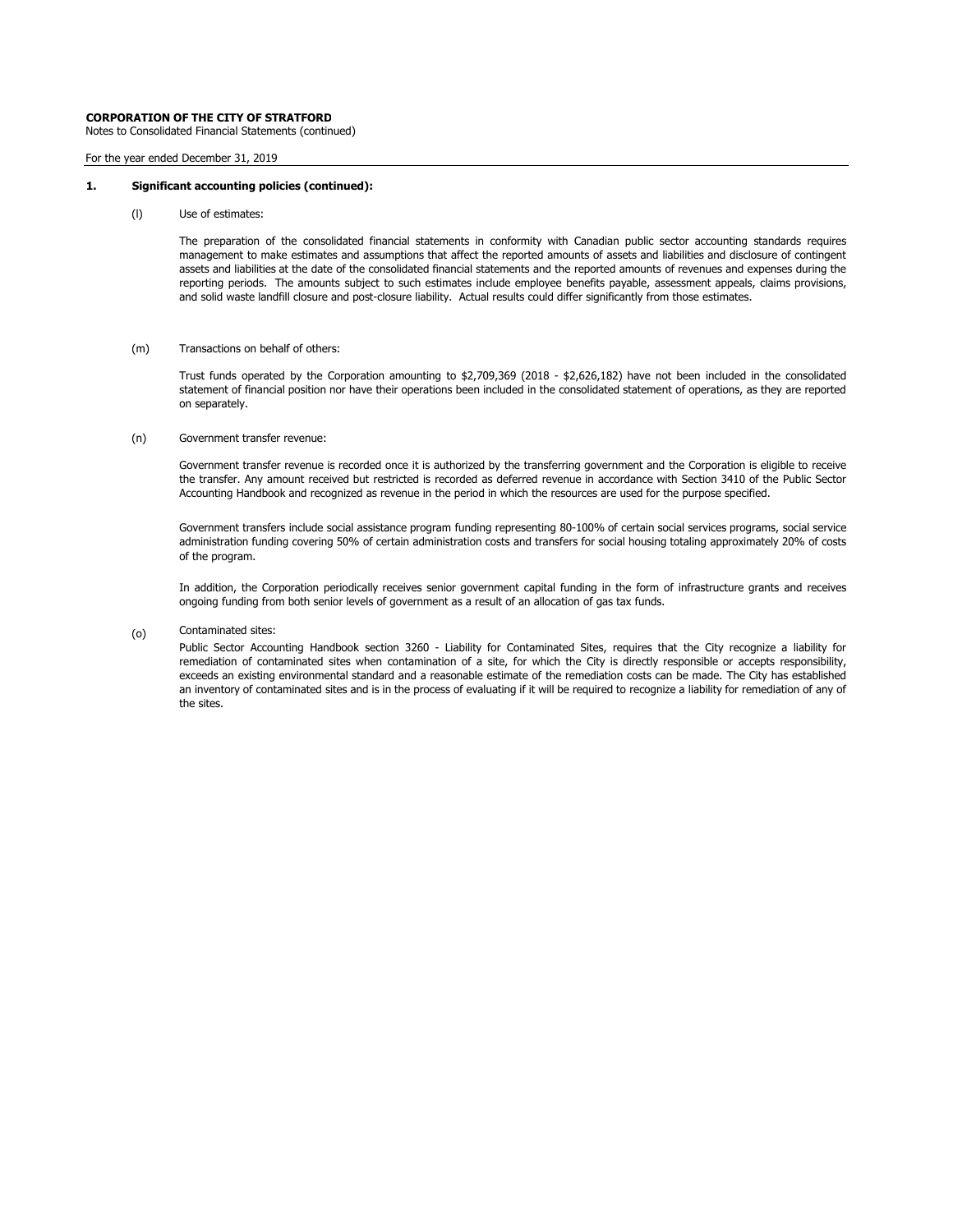Notes to Consolidated Financial Statements (continued)

For the year ended December 31, 2019

### **2. Cash and cash equivalents and bank indebtedness:**

The following is a breakdown of cash and cash equivalents and bank indebtedness:

|                             | 2019       | 2018                |       |
|-----------------------------|------------|---------------------|-------|
| Bank accounts<br>Petty Cash | 26,157,136 | 33,106,968<br>3,636 | 3,587 |
|                             | 26,160,772 | 33,110,555          |       |

### **3. Loans receivable:**

The following loans are outstanding at December 31:

|                                                | 2019      |      | 2018      |
|------------------------------------------------|-----------|------|-----------|
|                                                |           |      |           |
| Stratford Perth Museum                         | 296,048   | - \$ | 308,516   |
| Heritage Conservation District Loans           | 119,414   |      | 150,220   |
| <b>Stratford Soccer Association</b>            | 80,000    |      | 90,000    |
| Stratford Perth Museum (2)                     | 139,152   |      | 146,314   |
| <b>Stratford Tourism Alliance</b>              | 42,188    |      | 84,375    |
| Stratford Chef School                          | 298,544   |      | 394,233   |
| <b>Stratford Soccer Association Turf Field</b> | 533,667   |      | 574,719   |
|                                                | 1,509,013 |      | 1,748,377 |

The Stratford Perth Museum loan matures in 2038, has an interest rate of 3% with repayments of \$1,791 being made monthly.

The Heritage Conservative District loans are interest free 10 year loans with maturity dates between May 2020 and July 2027.

The Stratford Perth Museum (2) matures in 2038,has an interest rate of .5% with repayments of \$656.34 being made monthly.

The Stratford Soccer Association loan is a 15 year interest free loan maturing September 2028 with a yearly payment of \$10,000.

The Stratford Tourism loan is a 4 year interest free loan.

The Stratford Chef School loan is a 6 year loan at an interest rate of 5%.

The Stratford Soccer Association turf field loan is a 15 year interest free loan maturing December 2032 with a yearly payment of [\\$41,051.33.](https://41,051.33)

### **4. Investments:**

|                     | 2019       |              | 2018         |              |
|---------------------|------------|--------------|--------------|--------------|
|                     | Cost       | Market Value | Cost         | Market Value |
|                     |            |              |              |              |
| Deposit notes/GIC's | 4,546,386  | 4,405,376    | 1,102,666    | 1,102,796    |
| Fixed Income        | 20,159,681 | 19,880,819   | 16,177,541   | 15,553,677   |
|                     | 24,706,067 | \$24,286,195 | \$17,280,207 | \$16,656,473 |

Long-term investments earn interest between 1.75% and 6.25% and have maturity dates between June 2020 and June 2025.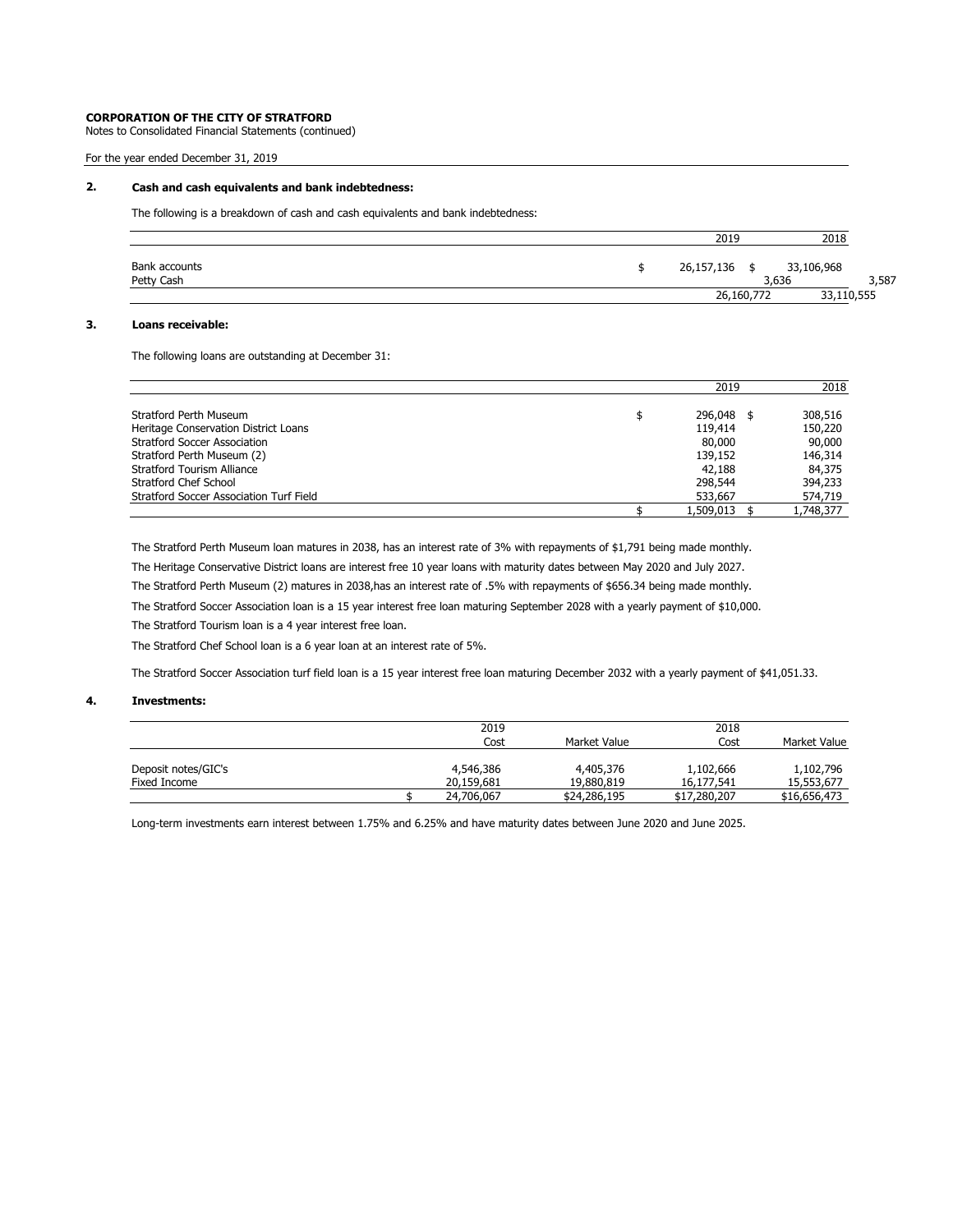Notes to Consolidated Financial Statements (continued)

# For the year ended December 31, 2019

# **5. Investment in Government Business Enterprises:**

The Corporation holds a 100% interest in Festival Hydro Inc. and Festival Hydro Services Inc. as follows:

|     |                                                                   | 2019                                | 2018                    |
|-----|-------------------------------------------------------------------|-------------------------------------|-------------------------|
|     | Festival Hydro Inc.<br>(a)<br>Festival Hydro Services Inc.<br>(b) | \$<br>42,879,435<br>\$<br>1,337,869 | 42,166,296<br>1,240,454 |
|     |                                                                   | \$<br>44,217,304<br>\$              | 43,406,750              |
| (a) | Festival Hydro Inc.:                                              |                                     |                         |
|     |                                                                   | 2019                                | 2018                    |
|     | Financial position:                                               |                                     |                         |
|     | Current asse                                                      | \$<br>14,882,974 \$                 | 13,989,874              |
|     | Capital asse                                                      | 54,738,043                          | 53,711,085              |
|     | Deferred tax asse                                                 |                                     |                         |
|     | Other Asse                                                        | 2,027,793                           | 2,096,216               |
|     | <b>Total assets</b>                                               | 71,648,810                          | 69,797,175              |
|     | Regulatory balance                                                | 1,286,173                           | 1,112,545               |
|     | Current liabilitio                                                | 12,558,503                          | 12,413,601              |
|     | Demand loan payable to the City of Stratfo                        | 15,600,000                          | 15,600,000              |
|     | Post-employment benef                                             | 1,472,268                           | 1,287,745               |
|     | Other liabiliti                                                   | 15,114,361                          | 14,617,447              |
|     | <b>Total liabilities</b>                                          | 44,745,132                          | 43,918,793              |
|     | Regulatory balance                                                | 910,416                             | 424,631                 |
|     | Equity                                                            | \$<br>27,279,435<br>\$              | 26,566,296              |
|     | Financial activities:                                             |                                     |                         |
|     | Revenue                                                           | \$<br>84,262,436 \$                 | 81,751,261              |
|     | Operating expens                                                  | (79, 590, 913)                      | (76, 925, 947)          |
|     | Finance costs (ne                                                 | (1,907,482)                         | (1,549,035)             |
|     | Income t                                                          | (572, 745)                          | (718, 011)              |
|     | Net movement in regulatory balan                                  | (249,098)                           | (166, 056)              |
|     | Other comprehensive income (los                                   | (237, 959)                          | 82,358                  |
|     | Equity, beginning of yea                                          | 26,566,296                          | 25,082,866              |
|     | Dividends paid or payable on common shar                          | (991, 100)                          | (991, 140)              |
|     | Equity, end of year                                               | \$<br>27,279,435<br>\$              | 26,566,296              |
|     |                                                                   | 2019                                | 2018                    |
|     | Investment in Festival Hydro Inc.:                                |                                     |                         |
|     | Equity, end of yea                                                | \$<br>27,279,435<br>\$              | 26,566,296              |
|     | Demand loan payable to the City of Stratfo                        | 15,600,000                          | 15,600,000              |
|     | Net investment                                                    | \$<br>42,879,435<br>\$              | 42,166,296              |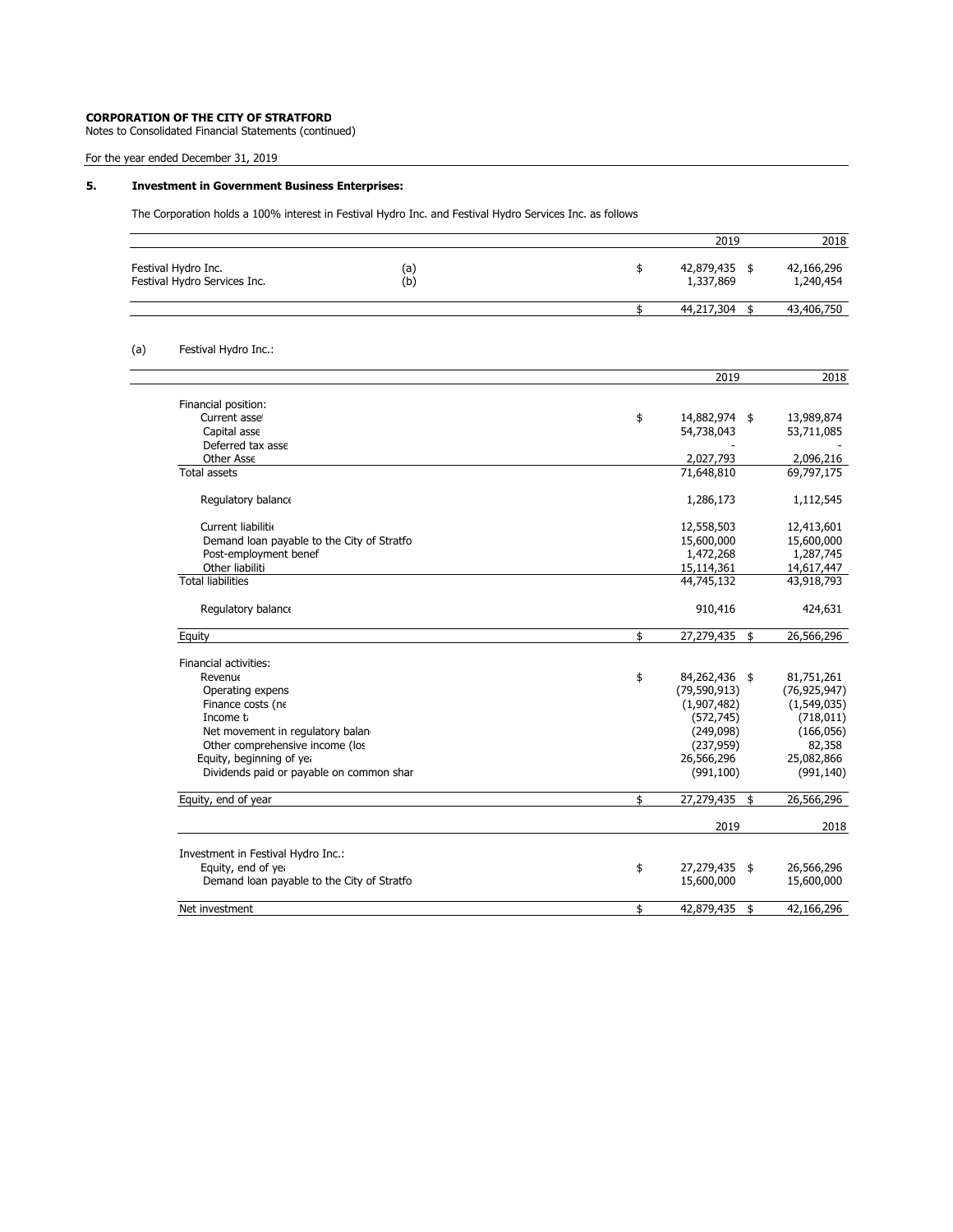Notes to Consolidated Financial Statements (continued)

For the year ended December 31, 2019

### **5. Investment in Government Business Enterprises (continued):**

(b) Festival Hydro Services Inc.:

|                                              | 2019                  | 2018        |
|----------------------------------------------|-----------------------|-------------|
| Financial position:                          |                       |             |
| Current asse                                 | \$<br>198,320 \$      | 75,011      |
| Capital asse                                 | 3,114,952             | 2,604,209   |
| Other asse                                   | 31,780                | 37,052      |
| <b>Total assets</b>                          | 3,345,052             | 2,716,272   |
| Current liabilities                          | 260,348               | 71,402      |
| Demand loan payable to the City of Stratford | 372,000               | 372,000     |
| Other liabilities                            | 1,746,835             | 1,404,416   |
| <b>Total liabilities</b>                     | 2,379,183             | 1,847,818   |
| Equity                                       | \$<br>965,869<br>\$   | 868,454     |
| Financial activities:                        |                       |             |
| Revenue                                      | \$<br>1,337,536 \$    | 1,418,746   |
| Operating expens                             | (1, 154, 428)         | (1,058,397) |
| Finance costs (ne                            | (38, 693)             | (17,044)    |
| Income t                                     | (47,000)              | (85,000)    |
| Net assets, beginning of ye                  | 868,454               | 610,149     |
| Dividends on common shar                     |                       |             |
| Equity, end of year                          | \$<br>965,869<br>\$   | 868,454     |
|                                              | 2019                  | 2018        |
| Investment in Festival Hydro Services Inc.:  |                       |             |
| Equity, end of year                          | \$<br>965,869<br>\$   | 868,454     |
| Demand loan payable to the City of Stratfo   | 372,000               | 372,000     |
| Net investment                               | \$<br>1,337,869<br>\$ | 1,240,454   |

During the year, and within the normal course of operations, the Corporation was provided water and sewer billing and collection services by Festival Hydro Inc. Amounts paid to Festival Hydro Inc. by the Corporation were \$493,735 (2018 - \$487,994).

The Corporation also leases space from Festival Hydro Inc. for which it paid rent of \$36,058 (2018 - \$35,420) during the year.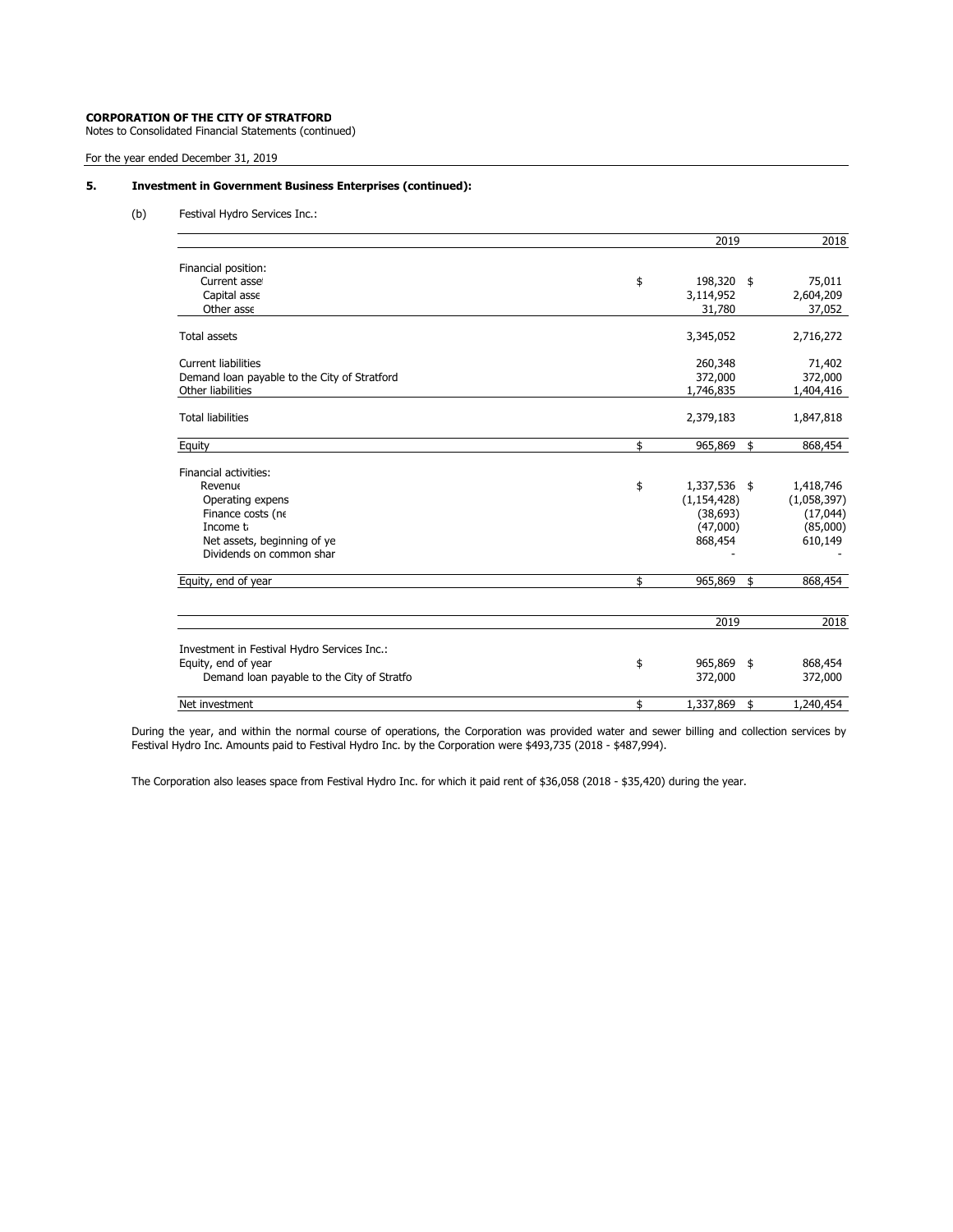Notes to Consolidated Financial Statements (continued)

### For the year ended December 31, 2019

### **6. Pension agreement:**

The Corporation makes contributions to the Ontario Municipal Employees Retirement Fund (OMERS), a multi-employer plan, on behalf of its employees. The plan is a defined benefit plan which specifies the amount of the retirement benefit to be received by the employees based on the length of service and rates of pay. The 2019 contribution rates are 9.0% for employee earnings below the year's maximum pensionable earnings and 14.6% thereafter for employees with a normal retirement age of 65. The 2019 contribution rates are 9.2% for employees earnings below the year's maximum pensionable earnings and 15.8% thereafter for employees with a normal retirement age of 60. Employees and employers contribute jointly to the plan.

OMERS is a multi-employer pension plan, therefore any pension plan surplus or deficit is a joint responsibility of all Ontario municipalities and their employees. As a result, the Corporation does not recognize any share of the OMERS pension surplus or deficit. Employer contributions for current service amounted to \$3,435,962 (2018 - \$3,302,538) and are matched by employee contributions in a similar manner. Employer contributions are recognized as an expenditure in the consolidated statement of financial activities in the year contributions are made. The OMERS pension plan has a deficit. If actuarial surpluses are not available to offset the existing deficit and subsidize future contributions, increases in contributions will be required in the future.

### **7. Deferred revenue:**

|                                      | December 31, 2018   | <b>Additions</b> | Withdrawals        | December 31, 2019 |
|--------------------------------------|---------------------|------------------|--------------------|-------------------|
| Obligatory reserve funds:            |                     |                  |                    |                   |
| Development charges                  | \$<br>10,525,644 \$ | 1,228,551        | \$<br>145,688 \$   | 11,608,507        |
| Subdivider contributions             | 109,936             | 2,018            |                    | 111,954           |
| Recreational land (The Planning Act) | 470,633             | 37,312           |                    | 507,945           |
| Federal gas tax                      | 5,362,080           | 4,037,030        | 2,405,516          | 6,993,594         |
| Provincial gas tax                   |                     | 467,207          | 80,026             | 387,181           |
| Other current miscellaneous          | 1,594,204           | 223,552          | 1,599,962          | 217,794           |
| Other consolidated entities:         |                     |                  |                    |                   |
| Other                                | 595,658             | 32,113           | 404,131            | 223,640           |
|                                      | 18,658,155          | \$<br>6,027,783  | 4,635,323          | 20,050,615        |
|                                      | December 31, 2017   | <b>Additions</b> | Withdrawals        | December 31, 2018 |
| Obligatory reserve funds:            |                     |                  |                    |                   |
| Development charges                  | \$<br>8,971,013     | \$<br>3,425,743  | \$<br>1,871,112 \$ | 10,525,644        |
| Subdivider contributions             | 107,925             | 2,011            |                    | 109,936           |
| Recreational land (The Planning Act) | 344,482             | 126,151          |                    | 470,633           |
| Federal gas tax                      | 5,735,392           | 2,089,811        | 2,463,123          | 5,362,080         |
| Provincial gas tax                   | 467,582             | 463,135          | 930,717            |                   |
| Other current miscellaneous          | 421,055             | 1,173,149        |                    | 1,594,204         |
| Other consolidated entities:         |                     |                  |                    |                   |
| Other                                | 100,677             | 501,360          | 6,379              | 595,658           |
|                                      | \$<br>16,148,126    | \$<br>7,781,360  | \$<br>5,271,331    | \$<br>18,658,155  |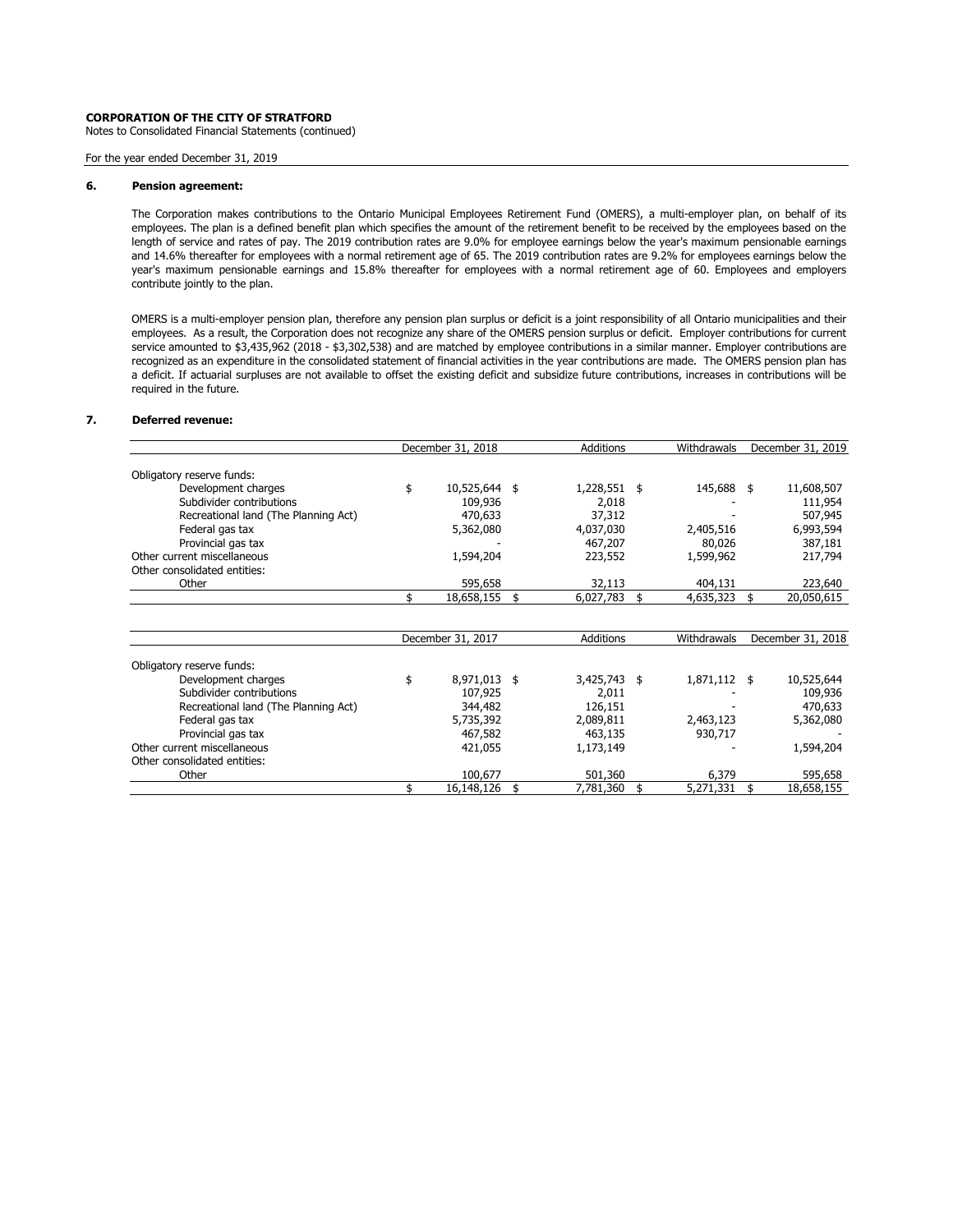Notes to Consolidated Financial Statements (continued)

For the year ended December 31, 2019

### **8. Solid waste landfill closure and post-closure liability:**

Solid waste landfill closure and post-closure liability, accounts for anticipated closure and post-closure costs for the existing and closed landfill sites. This liability is the estimated cost to date, based on a volumetric basis, of the expenditures related to those activities required when the site or phase stops accepting waste.

Post-closure activities include all activities related to monitoring the site once it can no longer accept waste, including acquisition of any additional land for buffer zones, treatment and monitoring of leachate, monitoring ground water and surface water, gas monitoring and recovery, and ongoing maintenance of various control systems, drainage system and final cover.

The estimated liability for the care of landfill sites is the present value of future cash flows associated with closure and post-closure costs. The liability includes the portion of the landfill that was closed in 1995. This liability is not funded with reserves.

Key assumptions in arriving at the liability are:

|                                                    | 2019                                    | 2018      |
|----------------------------------------------------|-----------------------------------------|-----------|
| The landfill is expected to reach capacity in 2043 |                                         |           |
| Remaining capacity as at December 31, 2019         | 1.25 million tonnes 1.25 million tonnes |           |
| Expected closing cost in 2019 dollars              | 2,094,297                               | 1,412,134 |
| Costs still to be recognized                       | 2,365,816 \$                            | 1,715,934 |
| Expected inflation rate                            | 2%                                      | 2%        |
| Discount rate                                      | 3.20%                                   | 4.00%     |
| Estimated time needed for post-closure care        | 50 Years                                | 50 Years  |

### **9. Contractual obligations:**

(a) The City has a contract with Ontario Clean Water Agency to operate the sewage system. The term of the agreement is 10 years for the period January 1, 2018 to December 31, 2027. The contract fees amounting to \$1,402,412 (2018 - \$1,399,555) are reported in the Consolidated Statement of Operations. The 2020 commitment is \$1,418,099.

(b) The City has contractual lease agreements for vehicles that are renewed every one to three years. The 2020 commitment is \$30,164 (2019 -\$43,605). The commitment thereafter will be affected by changes to the leased fleet and inflation.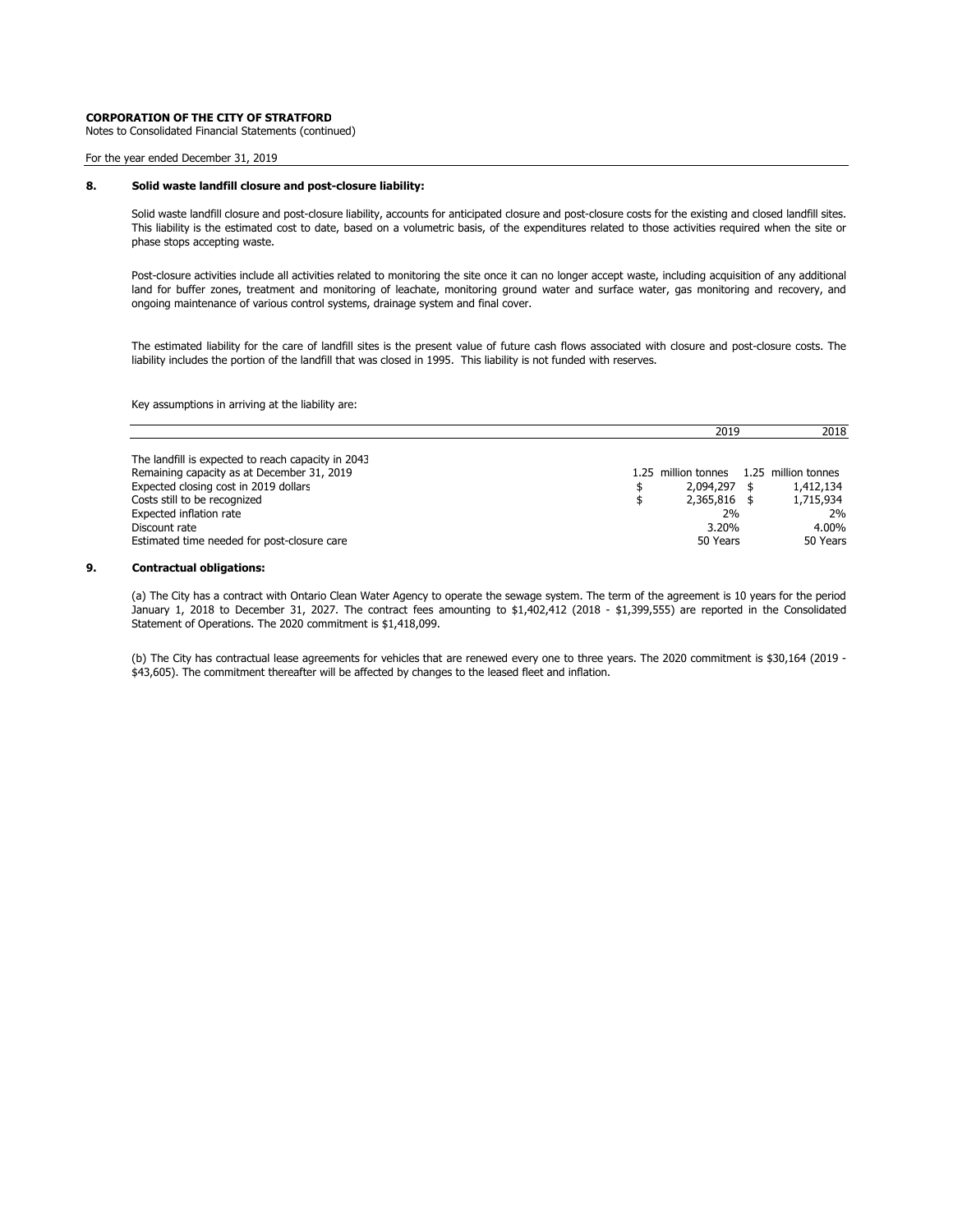Notes to Consolidated Financial Statements (continued)

### For the year ended December 31, 2019

### **10. Employee benefits payable:**

Employee future benefits are liabilities of the Corporation to its employees and early retirees for benefits earned but not taken. Details are as follows:

|                                                                                     | 2019                   | 2018                   |
|-------------------------------------------------------------------------------------|------------------------|------------------------|
| Post-retirement benefits (a)<br>Workplace Safety and Insurance Board Obligation (b) | 9,763,156<br>2,161,844 | 9,434,109<br>4,435,136 |
|                                                                                     | 11,925,000             | 13,869,245             |

The Corporation provides benefits to retirees until they reach 65 years of age, provides certain benefits to employees on long-term disability, allows certain employees to accumulate unused sick leave to be taken as a cash payment on termination. Above values are based on actuarial and management estimates as at December 31, 2019.

### (a) The actuarial analysis is only for the City of Stratford, not including WSIB. Significant assumptions used in the actuarial valuation are as follows:

|                               | 2019  | 2018  |
|-------------------------------|-------|-------|
|                               |       |       |
| Discount rate                 | 3.20% | 4.00% |
| Rate of compensation increase | 1.50% | 1.50% |
| Healthcare cost increase      | 5.00% | 5.00% |
|                               |       |       |

The benefit obligation continuity is as follows:

|                                                       | 2019       | 2018       |
|-------------------------------------------------------|------------|------------|
| Accrued benefit obligation end of prior year          | 9,472,100  | 8,651,600  |
| Adjustment to accrued benefit obligation at January 1 | 613,200    | 657,700    |
| Current period benefit cost                           | 517,000    | 521,600    |
| Retirement interest expenditure                       | 304,600    | 332,000    |
| Benefits paid                                         | (974, 900) | (690, 800) |
| Accrued benefit obligation, December 31               | 9,932,000  | 9,472,100  |
| Unamortized actuarial loss (gain)                     | (442, 400) | (320,900)  |
| Liability for post-retirement benefits                | 9,489,600  | 9,151,200  |

Post-retirement benefits expense is as follows:

|                                        | 2019    | 2018    |
|----------------------------------------|---------|---------|
| Current period benefit cost            | 517,000 | 521,600 |
| Retirement interest expenditure        | 304,600 | 332,000 |
| Amortization of actuarial (gain) loss  | 31,400  | 74,900  |
| Total post-retirement benefits expense | 853,000 | 928,500 |

Reserves have been established to partially provide for this past service liability. The balance at the end of the year is \$5,895,566 (2018 - \$6,066,378). An amount of \$0 (2018 - \$301,632) was paid out of reserves to employees who left the Corporation's employment during the current year.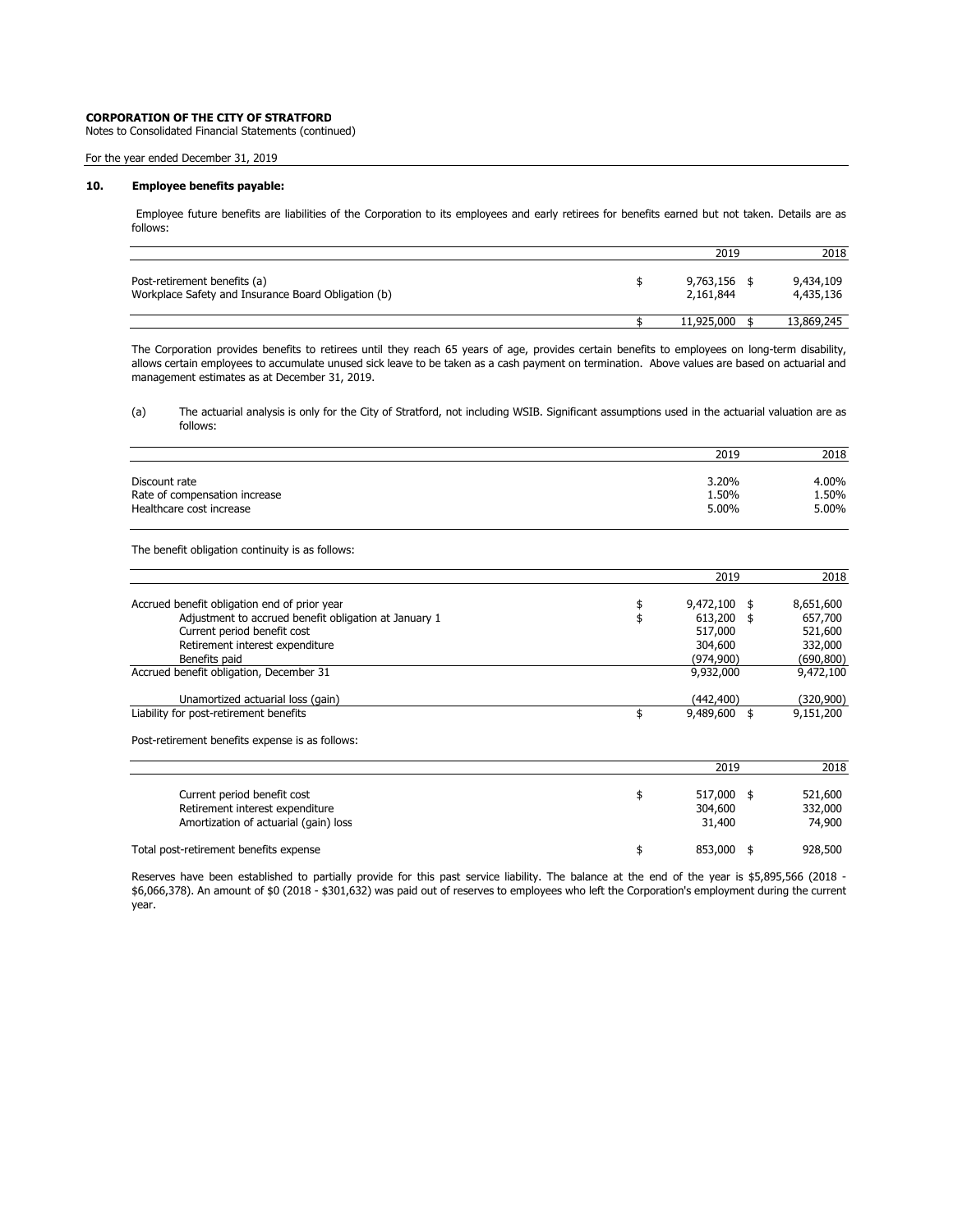Notes to Consolidated Financial Statements (continued)

For the year ended December 31, 2019

### **10. Employee benefits payable (continued):**

(b) The City of Stratford is a Workplace Safety and Insurance Board (WSIB) Schedule 2 employer. The City has recorded an accrual for the estimate of future benefit costs and administrative loading as calculated by WSIB. During the year \$302,391 (2018 - \$296,110) was paid by the City to the WSIB in relation to those benefits.

### **11. Long-term debt:**

The balance of long-term debt reported on the consolidated statement of financial position consists of total long-term debt incurred by municipal enterprises. The amount at the end of the year is as follows:

|                                                                         | 2019             | 2018             |
|-------------------------------------------------------------------------|------------------|------------------|
| OSIFA debenture bearing interest at 2.57% due June 2032                 | \$<br>16,748,065 | \$<br>18,087,916 |
| OSIFA debenture bearing interest at 2.78% due September 2024            | 335,000          | 402,000          |
| OSIFA debenture bearing interest at 2.74% due November 2028             | 2,602,813        | 2,892,015        |
| OMEIFA debenture bearing interest at 4.96% due November 2034            | 10,089,821       | 10,762,475       |
| OMEIFA debenture bearing interest at 2.70% due November 2034            | 878,401          | 925,338          |
| OMEIFA debenture bearing interest at 4.28% due December 2024            | 1,833,333        | 2,199,997        |
| OMEIFA debenture bearing interest at 3.21% due December 2026            | 9,819,898        | 11,222,741       |
| OMEIFA debenture bearing interest at 3.42% due December 2033            | 5,705,467        | 6,113,000        |
| Royal Bank loan payable, interest at 2.63% per annum, due February 2026 | 1,787,307        | 2,572,763        |
| Royal Bank loan payable, interest at 2.42% per annum, due June 2024     | 1,057,058        | 1,237,125        |
| Royal Bank loan payable, interest at 2.84% per annum, due April 2027    | 3,927,425        | 4,067,514        |
| Royal Bank loan payable, interest at 2.88% per annum, due April 2028    | 3,887,134        | 4,025,130        |
| Royal Bank loan payable, interest at 1.75% per annum, due April 2020    | 91,100           | 361,007          |
| Royal Bank loan payable, interest at 2.49% per annum, due April 2025    | 1,128,806        | 1,324,025        |
| Royal Bank loan payable, interest at 2.51% per annum, due April 2023    | 1,214,623        | 1,278,525        |
| Royal Bank loan payable, interest at 2.80% per annum, due April 2026    | 1,221,402        | 1,284,097        |
|                                                                         | 62,327,653       | 68,755,668       |

Principal repayments are summarized as follows:

| 2020       | 6,009,359<br>\$ |
|------------|-----------------|
| 2021       | 5,965,976       |
| 2022       | 5,661,560       |
| 2023       | 5,310,196       |
| 2024       | 5,290,851       |
| Thereafter | 34,089,711      |
|            | 62,327,653      |

Long-term liabilities and commitments to be financed from reserves beyond the term of Council are covered by by-law. The principal and interest payments required to service existing and pending issues and commitments are within the debt repayment limit prescribed by the Ministry of Municipal Affairs.

Total interest expense on long term debt was \$2,166,465 (2018 - \$2,144,659).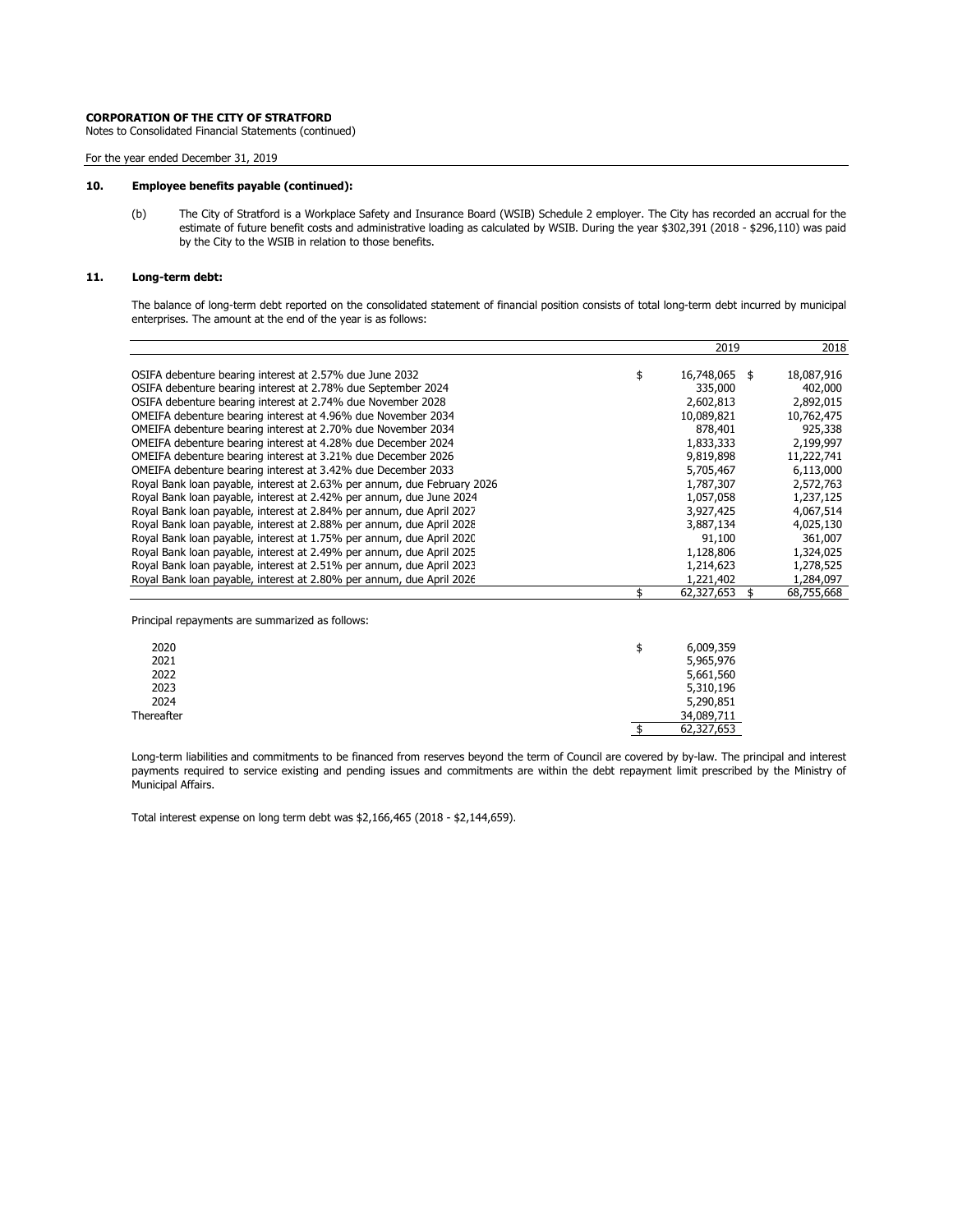Notes to Consolidated Financial Statements (continued)

### For the year ended December 31, 2019

### **12. Public liability insurance:**

In recent years there have been substantial increases in the premiums charged by the insurance industry for public liability insurance. As a result, the Corporation has undertaken some portion of the risk, which would normally have been covered by outside insurers.

The Corporation is self insured for public liability claims up to \$50,000 for any individual claim and \$50,000 for any number of claims arising out of a single occurrence. Outside coverage is in place for claims in excess of these limits.

Claims settled during the year amounted to \$110,016 (2018 - \$118,345) and have been provided for in the revenue fund and are accordingly reported as an expenditure in the consolidated statement of financial activities. Total unsettled claims at the end of the year are \$430,645 (2018 - \$400,276).

### **13. Accumulated surplus:**

The accumulated surplus balance is comprised of balances in reserves and reserve funds, operating surplus, capital surplus, unfunded liabilities to be recovered in the future, investment in government business enterprises and investment in tangible capital assets.

|                                                          | 2019                      | 2018              |
|----------------------------------------------------------|---------------------------|-------------------|
|                                                          |                           |                   |
| Reserves set aside for specific purpose by Council:      |                           |                   |
| Revenue purpose                                          | \$<br>9,798,639 \$        | 8,920,243         |
| Current purpos                                           | 2,384,575                 | 1,072,200         |
| Total reserves                                           | 12,183,214 \$             | 9,992,443         |
| Reserve Funds set aside for specific purpose by Council: |                           |                   |
| Current purpose                                          | \$<br>2,246,258           | \$<br>4,273,323   |
| Capital purpos                                           | 28,890,592                | 26,722,933        |
| Total reserve funds                                      | \$<br>31,136,850          | \$<br>30,996,256  |
| Amounts to be recovered:                                 |                           |                   |
| <b>Investment in Government Business Enterprise</b>      | \$<br>$(7,800,000)$ \$    | (7,800,000)       |
| Solid waste landfill closure and post closure liabil     | (2,094,297)               | (1,412,134)       |
| Employee benefits payat                                  | (11, 925, 000)            | (13,869,245)      |
| Long-term de                                             | (62, 327, 653)            | (68, 755, 668)    |
| Interest accrual on de                                   | (141, 208)                | (146, 889)        |
| Total amounts to be recovered                            | \$<br>$(84, 288, 158)$ \$ | (91, 983, 936)    |
| Cumulative operating deficit                             | \$<br>$(7,990,933)$ \$    | (3,335,138)       |
| Investment in Government Business Enterprise             | 44,217,304                | 43,406,750        |
| Land held for resale                                     | 1,045,550                 | 1,045,550         |
|                                                          |                           |                   |
| Work in Progress                                         | 12,684,364                | 15,206,185        |
| Investment in tangible capital assets                    | 284,846,287               | 273,392,012       |
| Total accumulated surplus                                | \$<br>293,834,477         | \$<br>278,720,122 |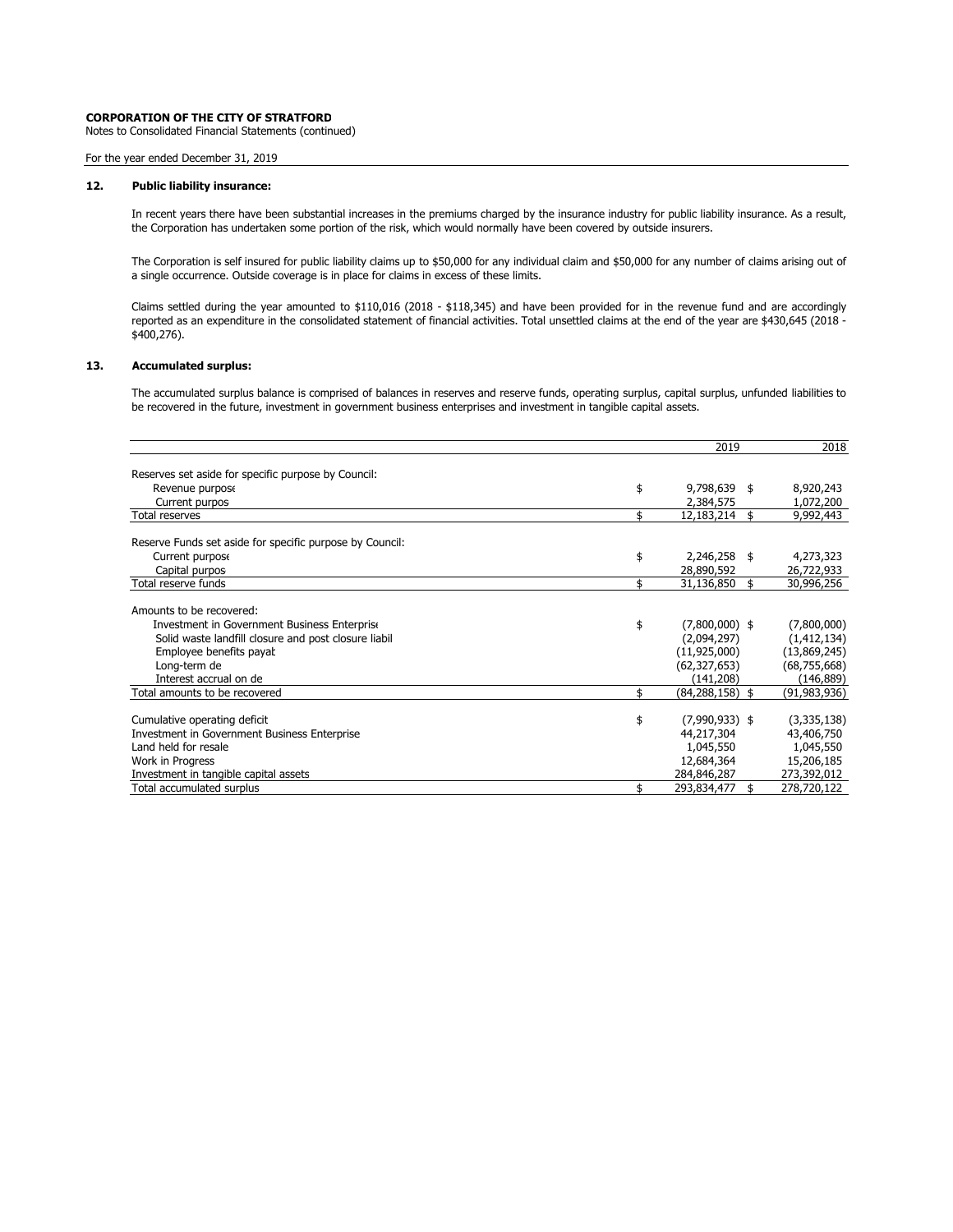Notes to Consolidated Financial Statements (continued)

### For the year ended December 31, 2019

### **14. Contingencies:**

As of December 31, 2019, certain legal actions and other contingent liabilities are pending against the Corporation. Reference can be made to note 12 for details of the public liability insurance maintained by the Corporation. Not all contingencies can be estimated at year end since the outcome of these matters is indeterminate at this time.

### **15. Financial Information for the Library Board:**

The Ministry of Culture provides operating and pay equity grants to the Library. A condition of this grant is that the Library Board supply its financial information to the Ministry. This information may be included in the consolidated financial statements provided that the financial information of the library is identified either by a separate schedule or a note.

|                                               | 2019             |                 | 2018     |
|-----------------------------------------------|------------------|-----------------|----------|
| Revenue                                       |                  |                 |          |
| Other grant revenue                           | \$<br>$6,921$ \$ |                 | 15,521   |
| Public library operating grant                | 60,827           |                 | 50,798   |
| Pay equity grant                              |                  |                 | 604      |
| Fees and charges                              | 343,891          |                 | 338,517  |
| <b>Donations</b>                              | 9,879            |                 | 9,059    |
| Total revenue                                 | 421,518          |                 | 414,499  |
| Expenses                                      |                  |                 |          |
| Wages                                         | 2,129,029        | 2,039,854       |          |
| <b>Materials</b>                              | 83,487           |                 | 253,160  |
| Services                                      | 317,781          |                 | 309,526  |
| Other                                         | 41,493           |                 | 22,417   |
| Total expenses                                | 2,571,791        | 2,624,956       |          |
|                                               |                  |                 |          |
| Deficiency of revenue over expenses           | 2,150,273        | 2,210,457<br>\$ |          |
| Deficiency was funded as follows:             |                  |                 |          |
| Transfer from (to) reserves and reserve funds | (268, 797)       |                 | (52,057) |
| Contribution from the Corporation             | 2,150,273        | 2,262,514       |          |
|                                               | 1,881,476        | 2,210,457<br>\$ |          |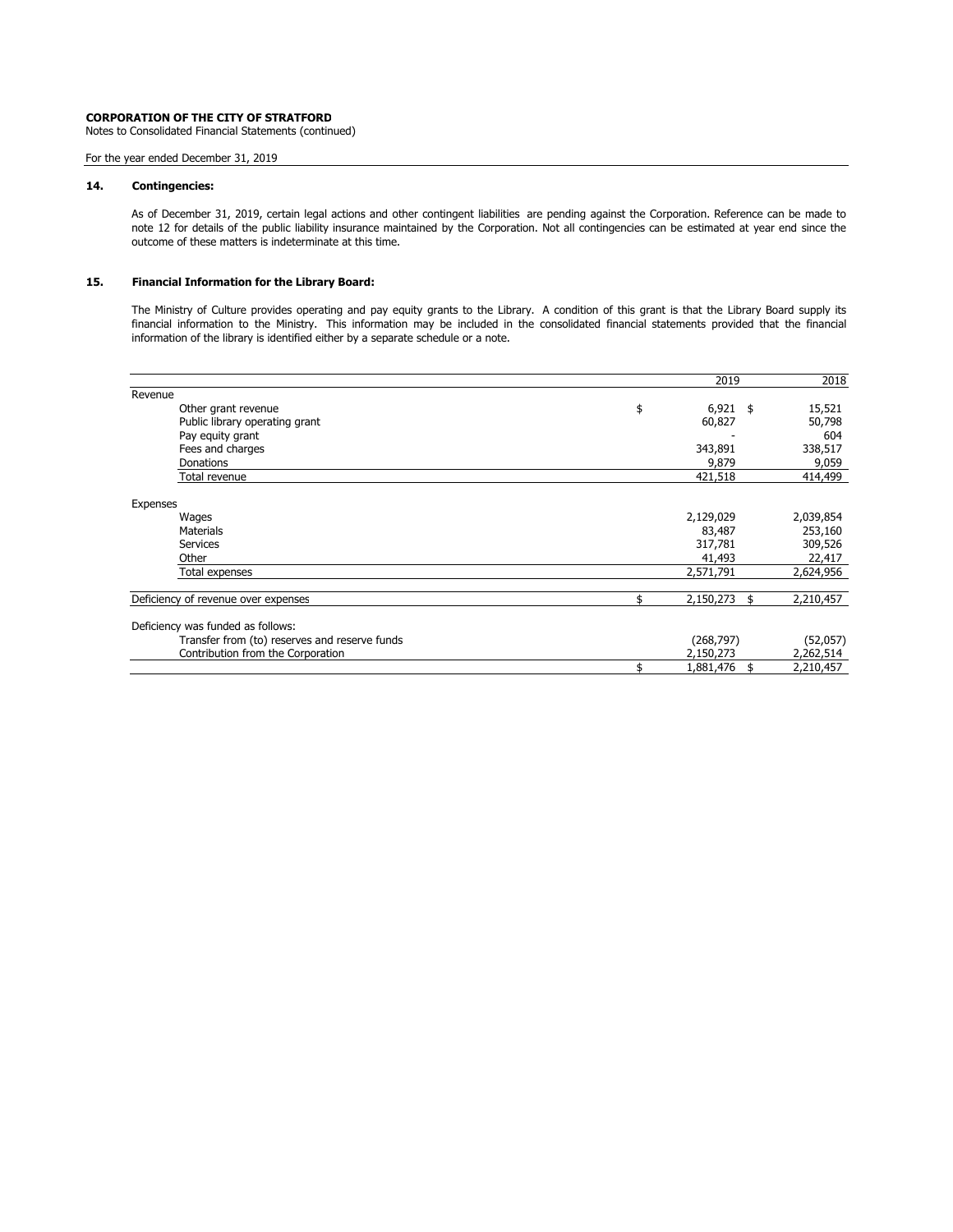Notes to Consolidated Financial Statements (continued)

#### For the year ended December 31, 2019

### **16. Segmented information:**

The Corporation of the City of Stratford is a diversified municipal government institution that provides a wide range of services to its citizens. For reporting purposes the Corporation's operations and activities are organized in segments. The services and activities of each segment are as follows:

### **General government**

This item is related to the revenues and expenses of the operations of the Corporation itself and cannot be directly attributed to a specific segment.

#### **Protection services**

Protection is comprised of police services, fire department and building department. The police services department is to ensure the safety and protection of the citizens and their property, preserve peace and good order, detect offenders and enforce the law. The fire department provides fire suppression service, fire prevention programs, training and education related to prevention and detection of fires. The building department enforces the building and construction codes and municipal by-laws.

#### **Transportation services**

Transportation services includes public works services related to planning, development and maintenance of the roadway systems, street lighting, transit and parallel transit, parking administration and control and the operations of the Stratford Municipal Airport.

#### **Environmental services**

Environmental services include providing sanitary and storm sewer, water, waste collection and disposal and recycling services.

#### **Health services**

Health services are comprised of public health services which works to improve the overall health of the population and overcome health inequalities by providing services to individuals and communities. This segment also includes ambulance services and cemetery operations.

#### **Social and Family services**

Social Services provides services that are meant to help the less fortunate in society through Ontario Works assistance, child care subsidy program and best start and special needs programs. This segment also includes the operations of a municipal day care.

#### **Social housing**

Housing services are meant to help the less fortunate through social housing, affordable housing and public housing programs.

### **Recreation and Cultural services**

Recreation and cultural services are meant to improve the health and development of the citizens. Programs such as swimming, skating, day camps, festivals and library services are provided at locations such as parks, library, art gallery, recreation complexes, arenas, sports fields and other municipal buildings. This segment also includes grants to numerous community organizations providing recreation and cultural activities.

### **Planning and Development**

Planning and development services manages urban development for business interests, environmental concerns, heritage matters, local neighbourhoods and the city centre. This segment also includes economic development and tourism.

For each reported segment, revenues and expenses represent amounts that are directly attributable to the segment and amounts that are allocated on a reasonable basis. Therefore, certain allocation methodologies are used in preparation of segmented financial information. The revenue fund reports on municipal services that are funded primarily by property taxation revenues. Taxation and payments-in-lieu of taxes are apportioned based on the segment's net surplus. The segmented information follows the same accounting policies as disclosed in note 1.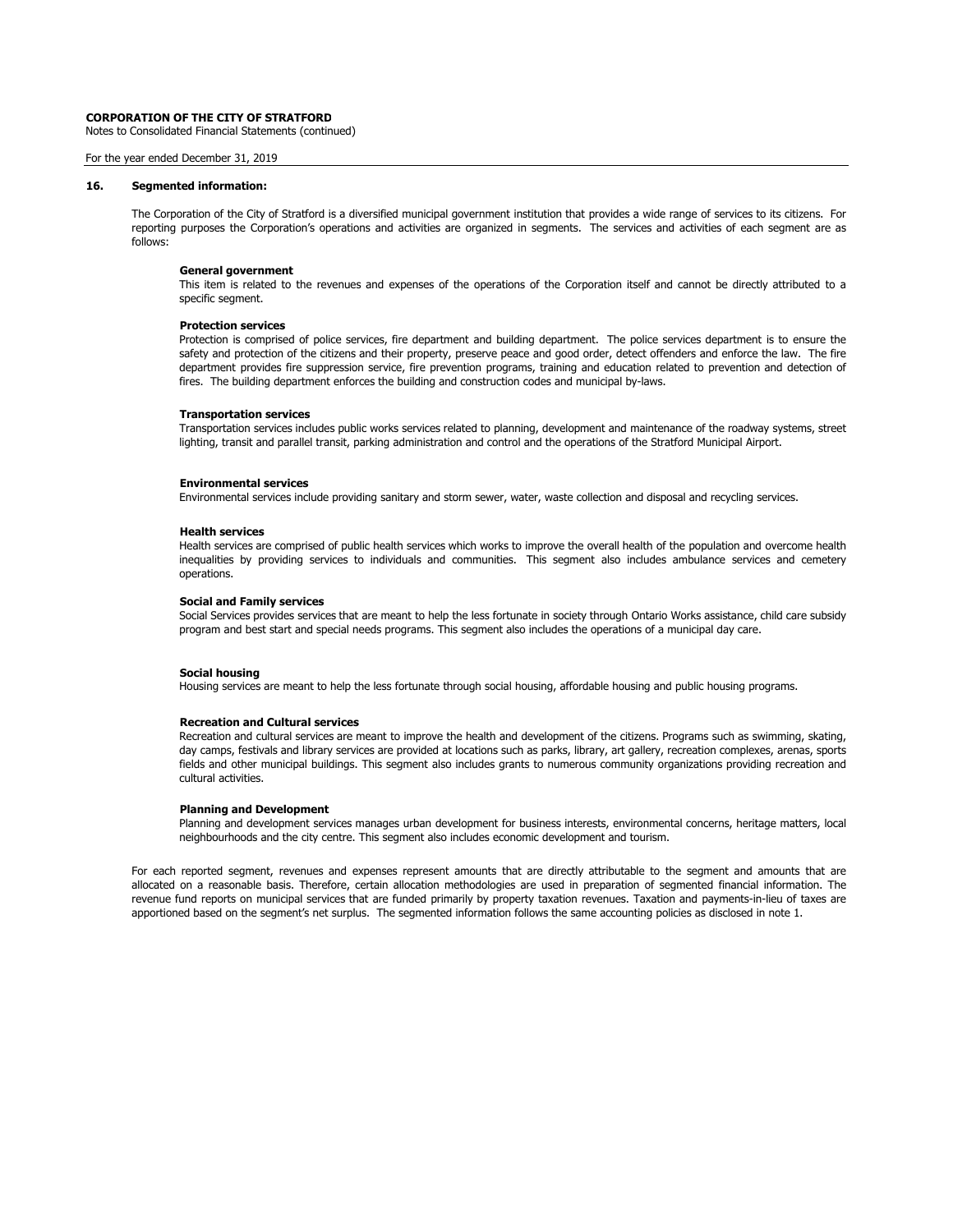Notes to Consolidated Financial Statements (continued) For the year ended December 31, 2019

# **16. Segmented information (continued):**

| For the year ended<br>December 31    | General<br>Government | Protection<br>Services | <b>Services</b> |                  | Transportation |               | Environmental<br>Services |      | Health<br>Services |     | Social and<br><b>Family Services</b> |  | Social<br>Housing  |  | Recreation and<br><b>Cultural Services</b> |      | Planning &<br>Development |  | 2019<br><b>Total</b> |
|--------------------------------------|-----------------------|------------------------|-----------------|------------------|----------------|---------------|---------------------------|------|--------------------|-----|--------------------------------------|--|--------------------|--|--------------------------------------------|------|---------------------------|--|----------------------|
| Revenue                              |                       |                        |                 |                  |                |               |                           |      |                    |     |                                      |  |                    |  |                                            |      |                           |  |                      |
| <b>Taxation</b>                      | \$<br>4,122,583 \$    | 10,620,198 \$          |                 | 7,363,992 \$     |                | 6,144,645 \$  | 3,638,930                 | - \$ | 12,221,631         | -\$ | 7,248,453 \$                         |  | 5,977,252 \$       |  | 2,520,365                                  | - \$ | 59,858,048                |  |                      |
| Grants                               | 102,517               | 567,884                |                 | 1,589,870        |                | 4,400,447     | 3,433,724                 |      | 19,134,629         |     | 3,208,045                            |  | 120,475            |  | 215,178                                    |      | 32,772,769                |  |                      |
| <b>Other Municipalities</b>          | 126,041               | 539,885                |                 |                  |                |               |                           |      | 1,150,344          |     |                                      |  | 39,447             |  |                                            |      | 2,855,717                 |  |                      |
| Fees and user charges                | 1,851,864             | 214,322                |                 | 334,239          |                | 15,131,434    | 64,162                    |      | 3,395,194          |     | 2,575,331                            |  | 774,453            |  |                                            |      | 24,340,999                |  |                      |
| Licences and permits                 | 602,176               | 16,425                 |                 |                  |                |               |                           |      |                    |     |                                      |  | 600                |  |                                            |      | 619,201                   |  |                      |
| Rents, fines, penalties              | 946,748               |                        |                 | 667,569          |                |               | 475,866                   |      |                    |     | 7,341,102                            |  | 2,151,904          |  |                                            |      | 11,583,189                |  |                      |
| Other                                | 3,285,709             | 3,088                  |                 | 396,244          |                | 909,118       | 221,770                   |      | 20,756             |     |                                      |  | 31,300             |  | 102,038                                    |      | 5,970,024                 |  |                      |
|                                      | 11,037,637            | 12,961,802             |                 | 10,351,915       |                | 27,585,644    | 7,834,452                 |      | 35,922,553         |     | 20,372,931                           |  | 9,095,431          |  | 2,837,581                                  |      | 137,999,946               |  |                      |
| <b>Expenses</b>                      |                       |                        |                 |                  |                |               |                           |      |                    |     |                                      |  |                    |  |                                            |      |                           |  |                      |
| Salaries & benefits                  | 3,717,313             | 19,178,306             |                 | 6,209,511        |                | 2,128,795     | 3,616,699                 |      | 6,870,528          |     | 1,120,872                            |  | 5,584,647          |  | 779,045                                    |      | 49,205,716                |  |                      |
| Material                             | 492,840               | 779,370                |                 | 4,044,312        |                | 2,273,177     | 342,051                   |      | 816,997            |     | 3,032,147                            |  | 1,555,652          |  | 267,804                                    |      | 13,604,350                |  |                      |
| <b>Contracted Services</b>           | 2,811,987             | 1,061,271              |                 | 1,638,744        |                | 4,279,775     | 478,565                   |      | 3,445,488          |     | 3,169,837                            |  | 1,747,617          |  | 909,458                                    |      | 19,542,742                |  |                      |
| <b>External Transfers</b>            | 408,440               |                        |                 |                  |                |               | 2,770,588                 |      | 13,402,656         |     | 6,470,602                            |  | 1,263,219          |  | 3,216,875                                  |      | 27,532,380                |  |                      |
| Amortization                         | 566,313               | 588,553                |                 | 3,081,658        |                | 2,293,461     | 133,811                   |      | 201,380            |     | 386,460                              |  | 1,478,683          |  | 4,380                                      |      | 8,734,699                 |  |                      |
| Other                                | 473,356               | 114,118                |                 | 155,816          |                | 1,649,566     | 134,823                   |      | 373,485            |     | 712,736                              |  | 651,030            |  | 774                                        |      | 4,265,704                 |  |                      |
|                                      | 8,470,249             | 21,721,618             |                 | 15,130,041       |                | 12,624,774    | 7,476,537                 |      | 25,110,534         |     | 14,892,654                           |  | 12,280,848         |  | 5,178,336                                  |      | 122,885,591               |  |                      |
| <b>Net Revenue</b><br>(expenditures) | \$<br>2,567,388 \$    | $(8,759,816)$ \$       |                 | $(4,778,126)$ \$ |                | 14,960,870 \$ | 357,915                   | \$   | 10,812,019         | \$  | 5,480,277 \$                         |  | $(3, 185, 417)$ \$ |  | (2,340,755)                                | -\$  | 15,114,355                |  |                      |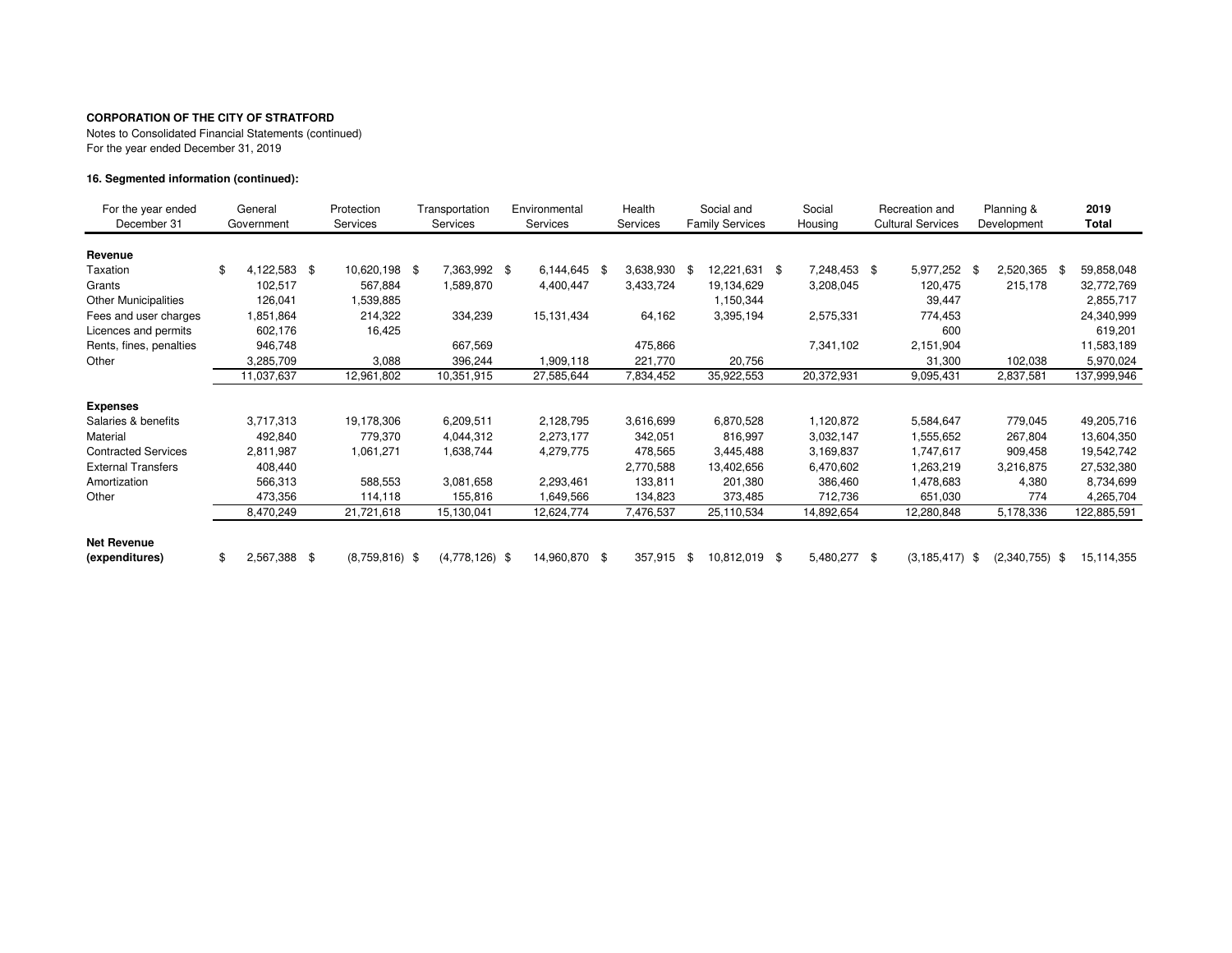Notes to Consolidated Financial Statements (continued) For the year ended December 31, 2019

# **16. Segmented information (continued):**

| For the year ended<br>December 31    | General | Government   | Protection<br>Services | Transportation<br>Services | Environmental<br>Services | Health<br>Services |                | Social and<br><b>Family Services</b> |               | Social<br>Housing  | Recreation and<br><b>Cultural Services</b> |      | Planning &<br>Development |      | 2018<br><b>Total</b> |
|--------------------------------------|---------|--------------|------------------------|----------------------------|---------------------------|--------------------|----------------|--------------------------------------|---------------|--------------------|--------------------------------------------|------|---------------------------|------|----------------------|
| Revenue                              |         |              |                        |                            |                           |                    |                |                                      |               |                    |                                            |      |                           |      |                      |
| Taxation                             | \$      | 3,955,668 \$ | 10,074,577 \$          | 6,453,148 \$               | 5,812,437 \$              |                    | 3,663,513      | \$                                   | 12,279,275 \$ | 6,460,565 \$       | 5,956,256                                  | - \$ | 3,085,048                 | - 5  | 57,740,485           |
| Grants                               |         | 750,037      | 300,396                | 5,144,765                  | 1,708,451                 |                    | 3,186,510      |                                      | 11,296,160    | 10,732,033         | 333,981                                    |      | 497,130                   | -\$  | 33,949,462           |
| <b>Other Municipalities</b>          |         | 145,179      | 394,209                |                            |                           |                    |                |                                      | 1,164,599     | 2,375,428          | 38,298                                     |      |                           | .S   | 4,117,713            |
| Fees and user charges                |         | 447,244      | 221,670                | 1,328,605                  | 14,113,113                |                    |                |                                      | 3,637,567     | 2,529,965          | 788,139                                    |      | 3,850                     | - \$ | 23,070,154           |
| Licences and permits                 |         | 1,092,485    | 28,425                 |                            |                           |                    |                |                                      |               |                    |                                            |      |                           |      | 1,120,910            |
| Rents, fines, penalties              |         | 759,644      | 9,560                  | 861,229                    |                           |                    | 331,230        |                                      | 3,761,386     |                    | 1,847,592                                  |      |                           |      | 7,570,640            |
| Other                                |         | 9,518,812    | 270,332                | 676,776                    | 331,270                   |                    | 201,304        |                                      | 15,098        |                    | 1,291,067                                  |      | 2,209,070                 | Y.   | 14,513,730           |
|                                      |         | 16,669,069   | 11,299,170             | 14,464,523                 | 21,965,271                |                    | 7,382,557      |                                      | 32,154,083    | 22,097,991         | 10,255,332                                 |      | 5,795,098                 |      | 142,083,094          |
| <b>Expenses</b>                      |         |              |                        |                            |                           |                    |                |                                      |               |                    |                                            |      |                           |      |                      |
| Salaries & benefits                  |         | 3,723,462    | 17,843,803             | 5,064,119                  | 3,440,072                 |                    | 3,780,615      |                                      | 7,061,275     | 1,133,989          | 5,590,985                                  |      | 1,088,819                 | -\$  | 48,727,139           |
| Material                             |         | 394,093      | 635,479                | 2,038,060                  | 1,398,284                 |                    | 310,234        |                                      | 883,095       | 2,547,457          | 1,501,852                                  |      | 146,586                   | -\$  | 9,855,140            |
| <b>Contracted Services</b>           |         | 2,570,142    | 1,150,961              | 3,034,501                  | 4,078,543                 |                    | 174,105        |                                      | 3,309,239     | 2,195,551          | 1,764,290                                  |      | 1,659,285                 | Я.   | 19,936,618           |
| <b>External Transfers</b>            |         | 403,340      |                        |                            |                           |                    | 3,082,606      |                                      | 12,517,586    | 5,754,743          | 1,040,263                                  |      | 3,186,510                 | -\$  | 25,985,048           |
| Amortization                         |         | 547,146      | 520,147                | 2,918,159                  | 2,195,814                 |                    | 118,071        |                                      | 197,224       | 363,103            | 1,556,731                                  |      | 4,084                     | -\$  | 8,420,479            |
| Other                                |         | 435,632      | 412,580                | 116,521                    | 750,909                   |                    | 11,875         |                                      | 1,094,505     | 1,191,656          | 703,048                                    |      | 211,530                   | -\$  | 4,928,256            |
|                                      |         | 8,073,816    | 20,562,970             | 13,171,360                 | 11,863,621                |                    | 7,477,506      |                                      | 25,062,924    | 13,186,499         | 12,157,169                                 |      | 6,296,815                 |      | 117,852,680          |
| <b>Net Revenue</b><br>(expenditures) | \$      | 8,595,253 \$ | $(9,263,800)$ \$       | 1,293,163 \$               | 10,101,650 \$             |                    | $(94, 949)$ \$ |                                      | 7,091,160     | \$<br>8,911,491 \$ | $(1,901,836)$ \$                           |      | $(501, 717)$ \$           |      | 24,230,414           |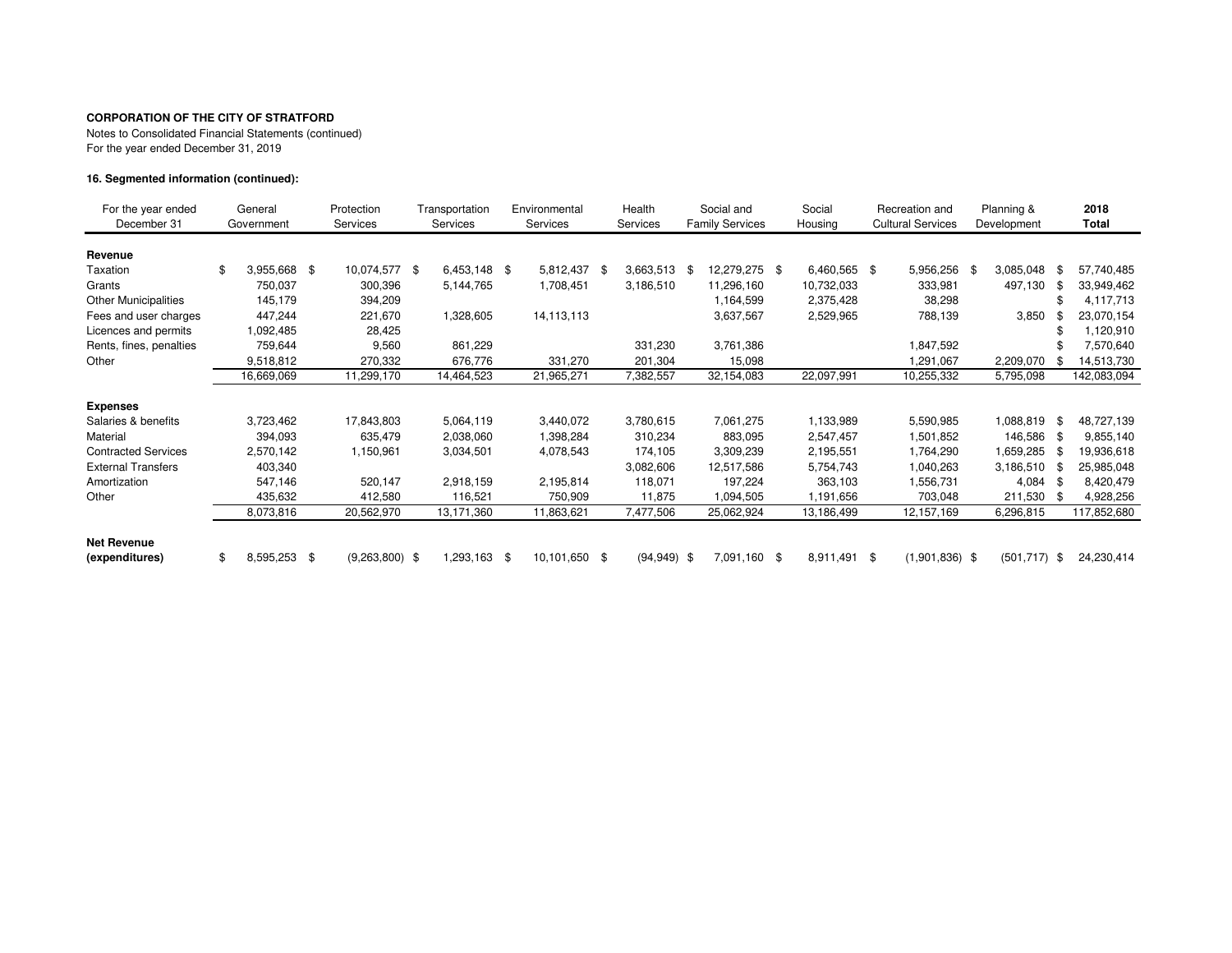Notes to Consolidated Financial Statements (continued)

Year ended December 31, 2019

**17. Tangible capital assets:** 

|                                 | General    |                      |                                                   |                          |                           |            |                      |                            |                          |         | Infrastructure |                |                 |                                   |             | Work        |                    |
|---------------------------------|------------|----------------------|---------------------------------------------------|--------------------------|---------------------------|------------|----------------------|----------------------------|--------------------------|---------|----------------|----------------|-----------------|-----------------------------------|-------------|-------------|--------------------|
|                                 | Land       | Land<br>Improvements | <b>Buildings and</b><br><b>Building Equipment</b> | Computer<br>Equipment    | Furniture and<br>Fixtures | Vehicles   | <b>Linear Assets</b> | Machinery and<br>Equipment | Bridges - Walking        | Other   | Roads          | <b>Bridges</b> | W/WW Facilities | Underground and<br>Other Networks | Total       | In Progress | <b>Grand Total</b> |
| Cost                            |            |                      |                                                   |                          |                           |            |                      |                            |                          |         |                |                |                 |                                   |             |             |                    |
| Balance, Dec 31, 2018           | 17,074,786 | 10,109,666           | 74,642,636                                        | 3.957.916                | 6,470,702                 | 10,820,999 | 5,998,517            | 16,481,231                 | 57.542                   | 109.738 | 119,932,325    | 9.829.092      | 85,118,631      | 90,649,451                        | 451,253,231 | 15,206,185  | 466,459,416        |
| Additions                       |            | 107,106              | 8,598,061                                         | 180,734                  | 279,154                   | 327.040    | $\sim$               | 1,579,384                  |                          |         | 4,108,209      |                | 5,607,179       | 734.991                           | 21,521,858  | 1,286,971   | 22,808,829         |
| Adiustments                     | (423)      | (723)                | (144, 063)                                        | $\sim$                   | (3,315)                   | ٠          | $\sim$               | (32, 162)                  |                          |         | (706)          | $\sim$         |                 |                                   | (181, 392)  | $\sim$      | (181, 392)         |
| Disposals                       |            | 123,248              | 2.122.336                                         | 1.449.921                | 941.169                   | 1.273.712  | $\sim$               | 1,001,141                  |                          |         |                | $\sim$         |                 |                                   | 6.911.527   | 3,808,792   | 10,720,319         |
| Balance, Dec 31, 2019           | 17,074,363 | 10.092.801           | 80.974.298                                        | 2.688.729                | 5.805.372                 | 9.874.327  | 5.998.517            | 17,027,312                 | 57.542                   | 109.738 | 124.039.828    | 9.829.092      | 90.725.810      | 91.384.442                        | 465.682.170 | 12.684.364  | 478.366.534        |
|                                 |            |                      |                                                   |                          |                           |            |                      |                            |                          |         |                |                |                 |                                   |             |             |                    |
|                                 |            |                      |                                                   |                          |                           |            |                      |                            |                          |         |                |                |                 |                                   |             |             |                    |
| <b>Accumulated Amortization</b> |            |                      |                                                   |                          |                           |            |                      |                            |                          |         |                |                |                 |                                   |             |             |                    |
| Balance, Dec 31, 2018           |            | 2,100,939            | 31,981,384                                        | 3.460.833                | 4,937,841                 | 5.943.998  | 4,934,997            | 10.874.526                 | 11,668                   | 14.074  | 52.435.996     | 3.292.016      | 33.492.954      | 24.379.993                        | 177.861.220 |             | 177,861,220        |
| Amortization                    |            | 305,387              | 1,936,580                                         | 195,807                  | 300,948                   | 883,323    | 77,688               | 956,748                    | 1,918                    | 1.443   | 2,030,443      | 120,740        | 1,135,548       | 872,507                           | 8,819,080   |             | 8,819,080          |
| Adjustments                     |            | (532)                | (73, 882)                                         | $\overline{\phantom{a}}$ | (1,951)                   | $\sim$     | $\sim$               | (24, 388)                  |                          | $\sim$  | (434)          |                |                 |                                   | (101, 187)  |             | (101, 187)         |
| <b>Disposals</b>                |            | 108,097              | 1,222,816                                         | 1.444.648                | 862,830                   | 1.168.805  | $\sim$               | 936.033                    |                          |         |                |                |                 |                                   | 5.743.229   |             | 5,743,229          |
| Balance, Dec 31, 2019           |            | 2.297.697            | 32,621,266                                        | 2,211,992                | 4,374,008                 | 5,658,516  | 5,012,685            | 10,870,853                 | 13,586                   | 15,517  | 54,466,005     | 3,412,756      | 34.628.502      | 25.252.500                        | 180.835.884 | $\sim$      | 180,835,884        |
|                                 |            |                      |                                                   |                          |                           |            |                      |                            |                          |         |                |                |                 |                                   |             |             |                    |
| Net Book Value Dec 31, 2019     | 17.074.363 | 7.795.104            | 48.353.032                                        | 476,737                  | 1.431.364                 | 4.215.811  | 985.832              | 6.156.459                  | 43.956                   | 94.221  | 69.573.823     | 6.416.336      | 56.097.308      | 66.131.942                        | 284.846.287 | 12.684.364  | 297,530,651        |
|                                 |            |                      |                                                   |                          |                           |            |                      |                            |                          |         |                |                |                 |                                   |             |             |                    |
|                                 |            |                      |                                                   |                          |                           |            |                      |                            |                          |         |                |                |                 |                                   |             |             |                    |
| Cost                            |            |                      |                                                   |                          |                           |            |                      |                            |                          |         |                |                |                 |                                   |             |             |                    |
| Balance, Dec 31, 2017           | 17,075,222 | 9,759,456            | 73,029,337                                        | 3.846.967                | 6,463,647                 | 9.338.407  | 5,998,517            | 15,757,339                 | 57.542                   | 109,738 | 116,705,204    | 8.292.310      | 82,365,832      | 90,301,317                        | 439,100,834 | 10,711,923  | 449,812,757        |
| Additions                       |            | 350.956              | 1.778.940                                         | 110.949                  | 41,976                    | 1,753,287  | $\sim$               | 1,951,498                  |                          |         | 3.227.753      | 1,536,782      | 2,752,799       | 348,134                           | 13,853,074  | 4,504,251   | 18,357,325         |
| Adiustments                     | (436)      | (746)                | (144, 944)                                        |                          | (3,689)                   | $\sim$     | $\sim$               | (30, 971)                  |                          | $\sim$  | (632)          | $\sim$         | $\sim$          |                                   | (181, 418)  | $\sim$ $-$  | (181, 418)         |
| <b>Disposals</b>                | $\sim$     | $\sim$               | 20,697                                            |                          | 31,232                    | 270,695    | $\sim$               | 1,196,635                  |                          |         |                | $\sim$         | $\sim$          |                                   | 1.519.259   | 9,989       | 1,529,248          |
| Balance, Dec 31, 2018           | 17.074.786 | 10.109.666           | 74.642.636                                        | 3.957.916                | 6.470.702                 | 10.820.999 | 5.998.517            | 16,481,231                 | 57.542                   | 109.738 | 119.932.325    | 9.829.092      | 85.118.631      | 90.649.451                        | 451.253.231 | 15,206,185  | 466.459.416        |
|                                 |            |                      |                                                   |                          |                           |            |                      |                            |                          |         |                |                |                 |                                   |             |             |                    |
|                                 |            |                      |                                                   |                          |                           |            |                      |                            |                          |         |                |                |                 |                                   |             |             |                    |
| <b>Accumulated Amortization</b> |            |                      |                                                   |                          |                           |            |                      |                            |                          |         |                |                |                 |                                   |             |             |                    |
| Balance, Dec 31, 2017           |            | 1,804,627            | 30.161.424                                        | 3,227,102                | 4,653,411                 | 5.451.782  | 4,851,031            | 11,229,922                 | 9,750                    | 12.631  | 50,463,157     | 3,181,521      | 32,406,466      | 23,510,533                        | 170,963,358 |             | 170,963,358        |
| Amortization                    |            | 296,837              | 1.912.413                                         | 233.731                  | 317,965                   | 752,601    | 83.966               | 859,831                    | 1.918                    | 1.443   | 1,973,259      | 110,495        | 1,086,488       | 869,460                           | 8,500,407   |             | 8,500,407          |
| Adjustments                     |            | (525)                | (71, 756)                                         | $\sim$                   | (2, 303)                  | $\sim$     | $\sim$               | (23, 549)                  | $\overline{\phantom{a}}$ | $\sim$  | (420)          | $\sim$         | $\sim$          |                                   | (98, 553)   | $\sim$      | (98, 553)          |
| Disposals                       |            | $\sim$               | 20,697                                            |                          | 31,232                    | 260,385    | $\sim$               | 1,191,678                  |                          | ٠       |                |                |                 |                                   | 1,503,992   |             | 1,503,992          |
| Balance, Dec 31, 2018           |            | 2.100.939            | 31.981.384                                        | 3.460.833                | 4.937.841                 | 5.943.998  | 4.934.997            | 10.874.526                 | 11.668                   | 14.074  | 52.435.996     | 3.292.016      | 33.492.954      | 24.379.993                        | 177.861.220 |             | 177,861,220        |
|                                 |            |                      |                                                   |                          |                           |            |                      |                            |                          |         |                |                |                 |                                   |             |             |                    |
| Net Book Value Dec 31, 2018     | 17.074.786 | 8.008.727            | 42.661.252                                        | 497.083                  | 1.532.861                 | 4.877.001  | 1.063.520            | 5.606.705                  | 45.874                   | 95.664  | 67.496.329     | 6.537.076      | 51.625.677      | 66,269,458                        | 273.392.012 | 15.206.185  | 288,598,197        |